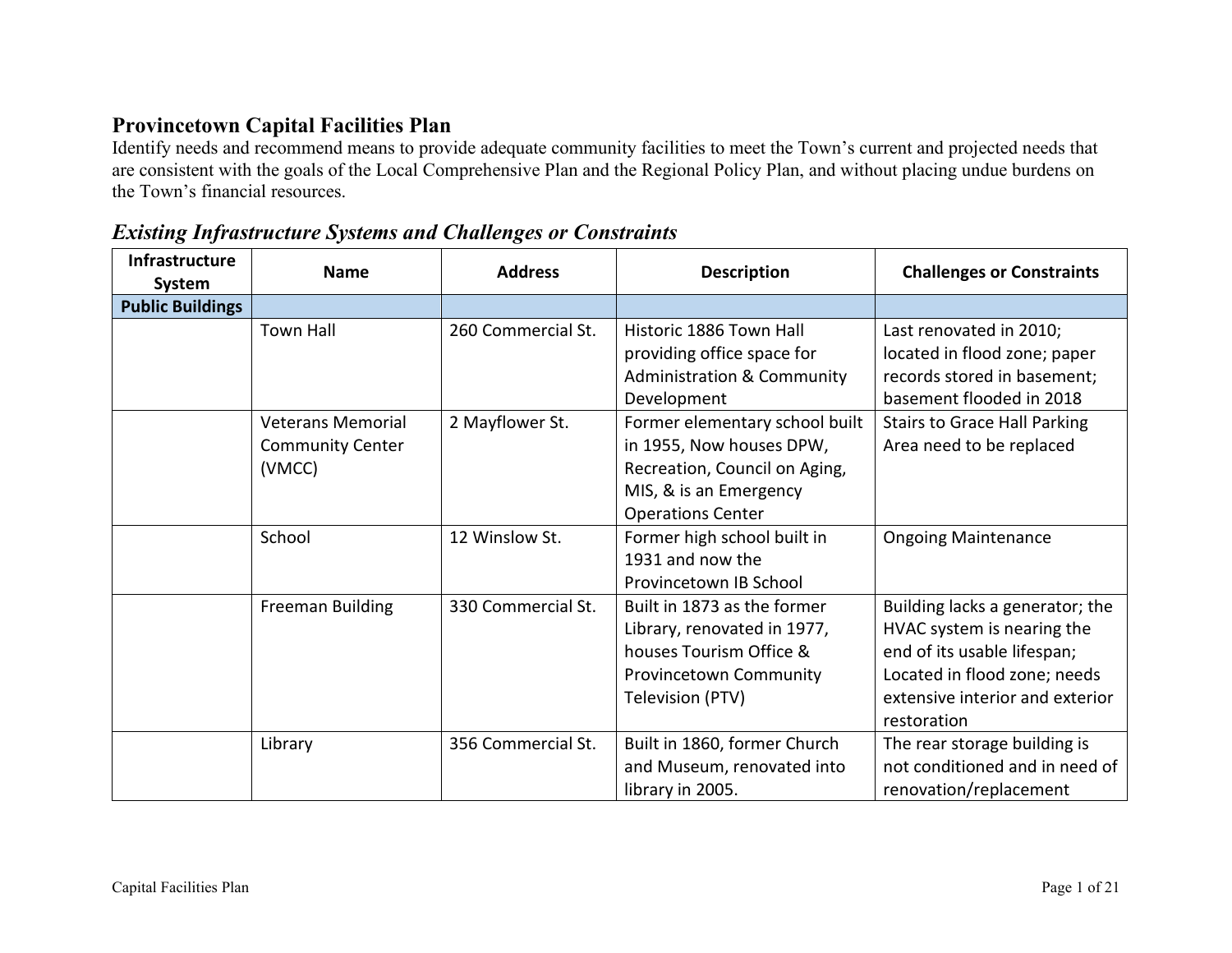| Infrastructure<br>System | <b>Name</b>           | <b>Address</b>       | <b>Description</b>                                                                                                                                                                                                                | <b>Challenges or Constraints</b>                                                                                                                                 |
|--------------------------|-----------------------|----------------------|-----------------------------------------------------------------------------------------------------------------------------------------------------------------------------------------------------------------------------------|------------------------------------------------------------------------------------------------------------------------------------------------------------------|
|                          | <b>Police Station</b> | 26 Shank Painter Rd. | Former funeral home built in<br>1975 and serving as a police<br>station since 1986.                                                                                                                                               | Building has outlived its usable<br>lifespan; undersized and<br>inadequate to function as a<br>21 <sup>st</sup> century police station;<br>located in flood zone |
|                          | Fire Station HQ       | 25 Shank Painter Rd. | Built 1993-1994                                                                                                                                                                                                                   | Located in flood zone; needs<br>assessment scheduled for<br>2021;                                                                                                |
|                          | Fire Station No. 2    | 189 Commercial St.   | Provides seasonal public<br>restrooms constructed in 2010                                                                                                                                                                         | Located within flood zone                                                                                                                                        |
|                          | Fire Station No. 3    | 254 Commercial St.   | Constructed Circa 1859, used as<br>an information center for civic<br>and nonprofit events                                                                                                                                        | Located within flood zone                                                                                                                                        |
|                          | Fire Station No. 4    | 4 Johnson St.        | Built in 1888, still managed by<br>the Fire Department                                                                                                                                                                            | Unable to house a ladder<br>truck.                                                                                                                               |
|                          | Fire Station No. 5    | 514 Commercial St.   | Built in 1870, still managed by<br>the Fire Department                                                                                                                                                                            | Located in flood zone                                                                                                                                            |
|                          | <b>DPW Garage</b>     | 24 Race Point Rd.    | <b>Highway Garage</b>                                                                                                                                                                                                             | Buildings nearing end of<br>usable lifespan and will need<br>to be replaced or significantly<br>upgraded.                                                        |
|                          | The Commons           | 46 Bradford St.      | Former Governor Bradford<br>School built in 1930s; currently<br>leased to a nonprofit hosting<br>year-round coworking space for<br>creative individuals, artists,<br>entrepreneurs, and start-up<br>businesses-as well as being a | Needs a finial or weathervane<br>on the cupola                                                                                                                   |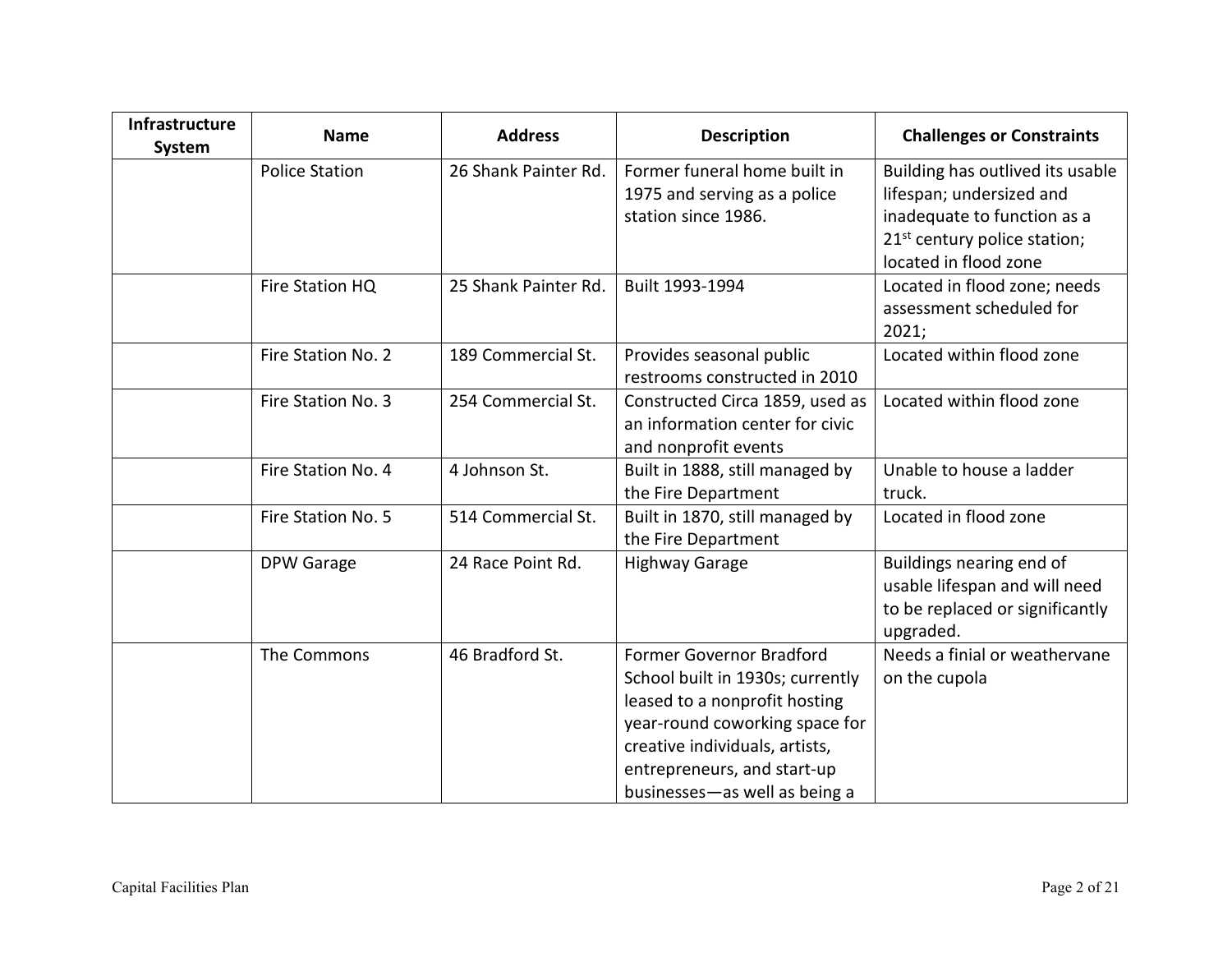| Infrastructure<br><b>System</b> | <b>Name</b>                                      | <b>Address</b>     | <b>Description</b>                                                                                                                                                                                                              | <b>Challenges or Constraints</b>                                                                                                                                                                                             |
|---------------------------------|--------------------------------------------------|--------------------|---------------------------------------------------------------------------------------------------------------------------------------------------------------------------------------------------------------------------------|------------------------------------------------------------------------------------------------------------------------------------------------------------------------------------------------------------------------------|
|                                 |                                                  |                    | space for education and<br>community gatherings                                                                                                                                                                                 |                                                                                                                                                                                                                              |
|                                 | <b>MPL Public Restrooms</b>                      | 19 Ryder St. Ext.  | Located near the CCRTA bus<br>stop and central VAC building.                                                                                                                                                                    | Located in flood zone; new<br>restrooms with expanded<br>capacity desirable near the<br>center of Town; potential<br>Sellwagen Visitor Center may<br>provide new restroom<br>facilities.                                     |
| <b>Transport</b>                |                                                  |                    |                                                                                                                                                                                                                                 |                                                                                                                                                                                                                              |
|                                 | MacMillan Pier &<br><b>Harbormaster Building</b> | 1 MacMillan Wharf  | 1,200 feet long working pier<br>with commercial fishing boat<br>slips, docks, and passenger<br>ferry service.                                                                                                                   | Additional dingy dock space is<br>needed; expanding dock areas<br>should be explored                                                                                                                                         |
|                                 | <b>Municipal Airport</b>                         | 176 Race Point Rd. | 3,500 feet long runway and<br>terminal located within<br>National Seashore; terminal<br>renovated in 1998;<br>replacement of runway<br>lighting, taxiway modifications<br>and landing light upgrades<br>were completed in 2020. | Operates flights to Boston,<br>Portland, ME, and White<br>Plains, NY.                                                                                                                                                        |
|                                 | Roadways, Street<br>Parking & Drainage           | Town-wide System   | 16.4 miles of local roads, most<br>containing subsurface utilities,<br>including water, sewer, and<br>drainage pipes.                                                                                                           | Phase 5 reconstruction of<br>Commercial street. Need side<br>streets (between Bradford St.<br>and Commercial St.) and east<br>end commercial street to be<br>resident parking only. Want to<br>encourage visitors to park in |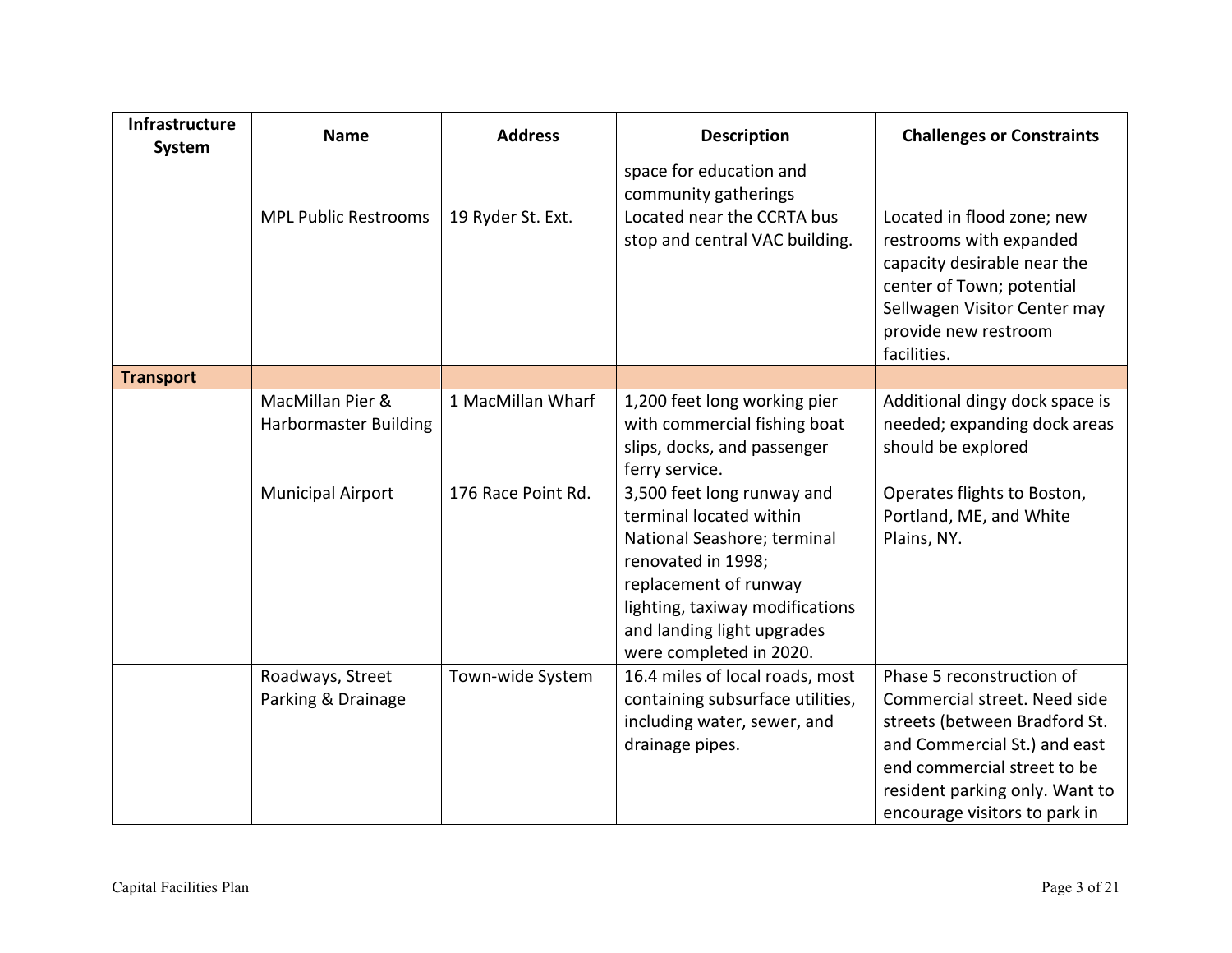| <b>Infrastructure</b><br>System | <b>Name</b>                         | <b>Address</b>          | <b>Description</b>                                                                                                                                                                  | <b>Challenges or Constraints</b>                                                                                                                                                   |
|---------------------------------|-------------------------------------|-------------------------|-------------------------------------------------------------------------------------------------------------------------------------------------------------------------------------|------------------------------------------------------------------------------------------------------------------------------------------------------------------------------------|
|                                 |                                     |                         |                                                                                                                                                                                     | the public parking areas.<br>General lack of electric vehicle<br>charging stations.                                                                                                |
|                                 | <b>Grace Hall Parking Lot</b>       | 12 Winslow St.          | Municipal Parking Lot, staffed.<br>354 spaces, open 24 hours a<br>day, \$2.50 per hour \$25<br>maximum in 24 hours                                                                  | Potential location for<br>additional parking capacity via<br>parking deck structure                                                                                                |
|                                 | MacMillan Pier<br>Parking Lot (MPL) | Ryder St. Ext.          | Municipal Parking Lot, staffed.<br>323 spaces, open 24 hours a<br>day, \$3.50 per hour \$35<br>maximum in 24 hours. Four (4)<br>Level 2 electric vehicle charging<br>station ports. | Proposed Stellwagen Bank<br>visitors center will eliminate<br>approximately 50 to 60<br>parking spaces.<br>Only parking lot in town with<br>electric vehicle charging<br>stations. |
|                                 | <b>Ryder Street Parking</b><br>Lot  | Ryder St.               | Public on-street kiosk parking<br>and Town Hall parking. 26<br>spaces                                                                                                               | Parking spaces are eliminated<br>Saturday mornings in the<br>summer during the Farmer's<br>Market                                                                                  |
|                                 | Jerome Smith Parking<br>Lot         | 16 Jerome Smith St.     | Municipal parking lot, kiosk. 40<br>spaces.                                                                                                                                         | Also provides short-term<br>parking for RVs.                                                                                                                                       |
|                                 | Johnson Street<br>Parking Lot       | 363 Commercial St.      | Municipal Parking Lot, kiosk. 34<br>spaces                                                                                                                                          |                                                                                                                                                                                    |
|                                 | West End Parking Lot                | 55-57 Commercial<br>St. | Municipal Parking Lot, kiosk. 45<br>spaces                                                                                                                                          |                                                                                                                                                                                    |
|                                 | <b>Alden Street Parking</b><br>Lot  | 126 Bradford St.        | Municipal Parking Lot, and on-<br>street kiosk parking. 33 spaces                                                                                                                   |                                                                                                                                                                                    |
|                                 | <b>School Street Parking</b><br>Lot | 7 Tremont St.           | Municipal Parking Lot, kiosk. 27<br>spaces                                                                                                                                          |                                                                                                                                                                                    |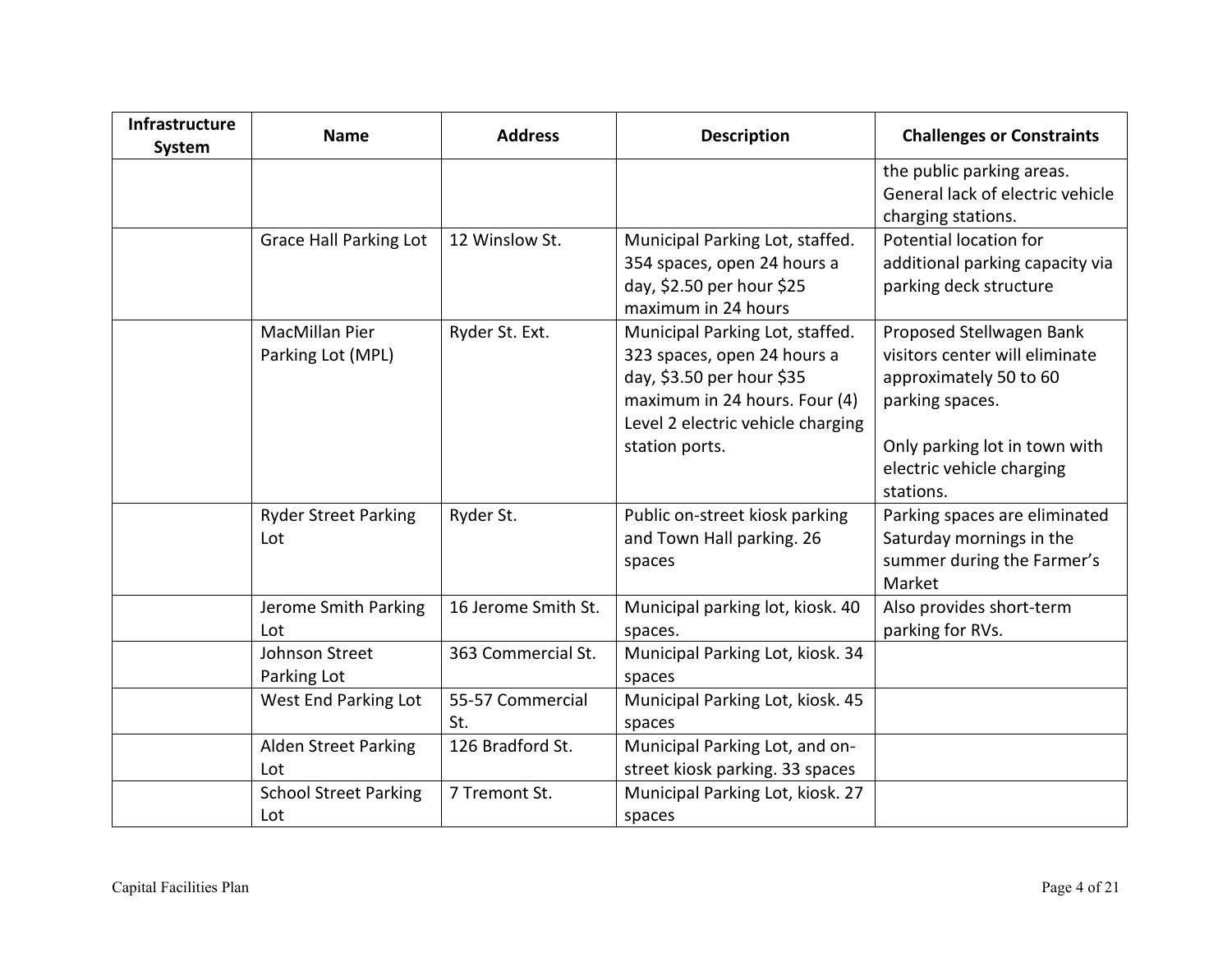| Infrastructure<br>System | <b>Name</b>                                                                          | <b>Address</b>                                                                                                                                                                                                                                                 | <b>Description</b>                             | <b>Challenges or Constraints</b>                                                                                                                                                       |
|--------------------------|--------------------------------------------------------------------------------------|----------------------------------------------------------------------------------------------------------------------------------------------------------------------------------------------------------------------------------------------------------------|------------------------------------------------|----------------------------------------------------------------------------------------------------------------------------------------------------------------------------------------|
|                          | Harry Kemp Parking                                                                   | Harry Kemp Way                                                                                                                                                                                                                                                 | Public on-street kiosk parking.<br>34 spaces   |                                                                                                                                                                                        |
|                          | <b>Winslow Parking</b>                                                               | Winslow St.                                                                                                                                                                                                                                                    | Public on-street kiosk parking.<br>50 spaces   |                                                                                                                                                                                        |
|                          | Fire Station/Police<br><b>Station Parking Lot</b>                                    | Shank Painter Rd.                                                                                                                                                                                                                                              | Municipal Parking Lot, kiosk. 27<br>spaces     | Drainage issues.                                                                                                                                                                       |
|                          | <b>Commercial Street:</b><br><b>Boatslip to Coastguard</b><br><b>Station Parking</b> | Commercial St.                                                                                                                                                                                                                                                 | Public on-street kiosk parking.<br>29 spaces   |                                                                                                                                                                                        |
|                          | <b>Commercial Street:</b><br>Across from<br>Provincetown Inn                         | Commercial St.                                                                                                                                                                                                                                                 | Public on-street metered<br>parking. 10 spaces |                                                                                                                                                                                        |
|                          | <b>Bradford Street</b><br><b>Extension: Across</b><br>from Victor's                  | Bradford St. Ext.                                                                                                                                                                                                                                              | Public on-street metered<br>parking. 9 spaces  |                                                                                                                                                                                        |
|                          | <b>Town Landings</b>                                                                 | Kendall Ln.<br>Atkins Ln.<br>Washington Ave.<br>Pearl St. (#1)<br>Freeman St. (#2)<br>Gosnold St. (#3)<br>Court St. (#4)<br>Atlantic Ave. (#5)<br>Good Templar Pl.<br>(#6)<br>Coast Guard/111<br>Commercial St. (#7)<br>Capt. Jack's (#8)<br>Pilgrim's Landing | 12 Public Landings                             | Poor signage, not uniformly<br>maintained or marked, not<br>mapped. Need capital<br>investment and better<br>maintenance plans. Lack of<br>public awareness of these<br>access points. |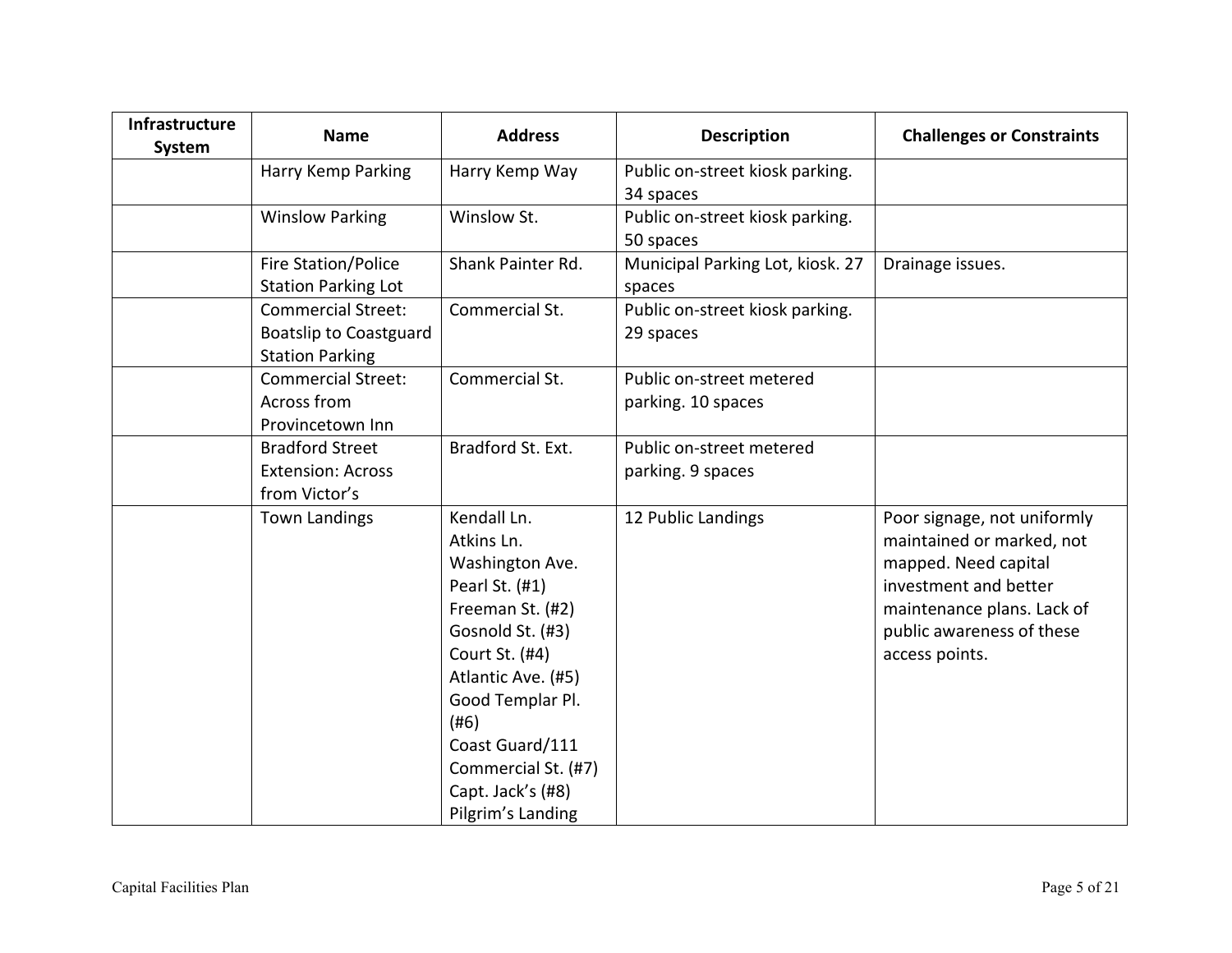| Infrastructure<br><b>System</b> | <b>Name</b>                                                                                      | <b>Address</b>     | <b>Description</b>                                                                                                                                                                                                       | <b>Challenges or Constraints</b>                                                                                                                                                                                                                                                                |
|---------------------------------|--------------------------------------------------------------------------------------------------|--------------------|--------------------------------------------------------------------------------------------------------------------------------------------------------------------------------------------------------------------------|-------------------------------------------------------------------------------------------------------------------------------------------------------------------------------------------------------------------------------------------------------------------------------------------------|
| <b>Public Spaces</b>            |                                                                                                  |                    |                                                                                                                                                                                                                          |                                                                                                                                                                                                                                                                                                 |
|                                 | <b>Waterfront Memorial</b><br>Park                                                               | 19 Ryder St. Ext.  | Established in 1988.<br>Administration.                                                                                                                                                                                  | Will need to be redesigned if<br>the Stellwagen Bank Visitor<br>Center is built. Needs planning<br>for a new fisherman's<br>memorial and overall<br>rehabilitation. Lighting no<br>longer functions, seating is in<br>the wrong position, dead<br>trees, and boardwalk requires<br>replacement. |
|                                 | Motta Field - multi-<br>use active recreational<br>fields: baseball,<br>softball, soccer, tennis | 25 Winslow St.     | Acquired from the Lions Club of<br>Provincetown in 1935. The field<br>was named for Corporal<br>Manuel V. Motta in 1951.<br>Contains athletic fields for<br>active recreation and sports.<br>Recreation. 20,300± sq. ft. | Town approved \$100,000 in<br>2021 for planning and<br>designing facility<br>improvements.                                                                                                                                                                                                      |
|                                 | Soccer Field - off<br>Jerome Smith                                                               | 16 Jerome Smith Rd | Soccer Field. 61,300± sq. ft.<br>Recreation                                                                                                                                                                              | Maintenance                                                                                                                                                                                                                                                                                     |
|                                 | <b>Skate Park</b>                                                                                | 16 Jerome Smith Rd | 7,300± sq. ft. Skate Park.<br>Recreation                                                                                                                                                                                 | Maintenance                                                                                                                                                                                                                                                                                     |
|                                 | Library                                                                                          | 356 Commercial St. | Front Lawn: grass and benches;<br>Rear yard: adjacent to storage<br>building - Library                                                                                                                                   | Rear yard is highly<br>underutilized and needs<br>master planning and complete<br>renovation                                                                                                                                                                                                    |
|                                 | Chelsea Earnest<br>Playground & ball<br>courts                                                   | 1 Bradford St.     | West End Playground.<br>Basketball fencing was replaced<br>in 2021. Recreation                                                                                                                                           | Maintenance                                                                                                                                                                                                                                                                                     |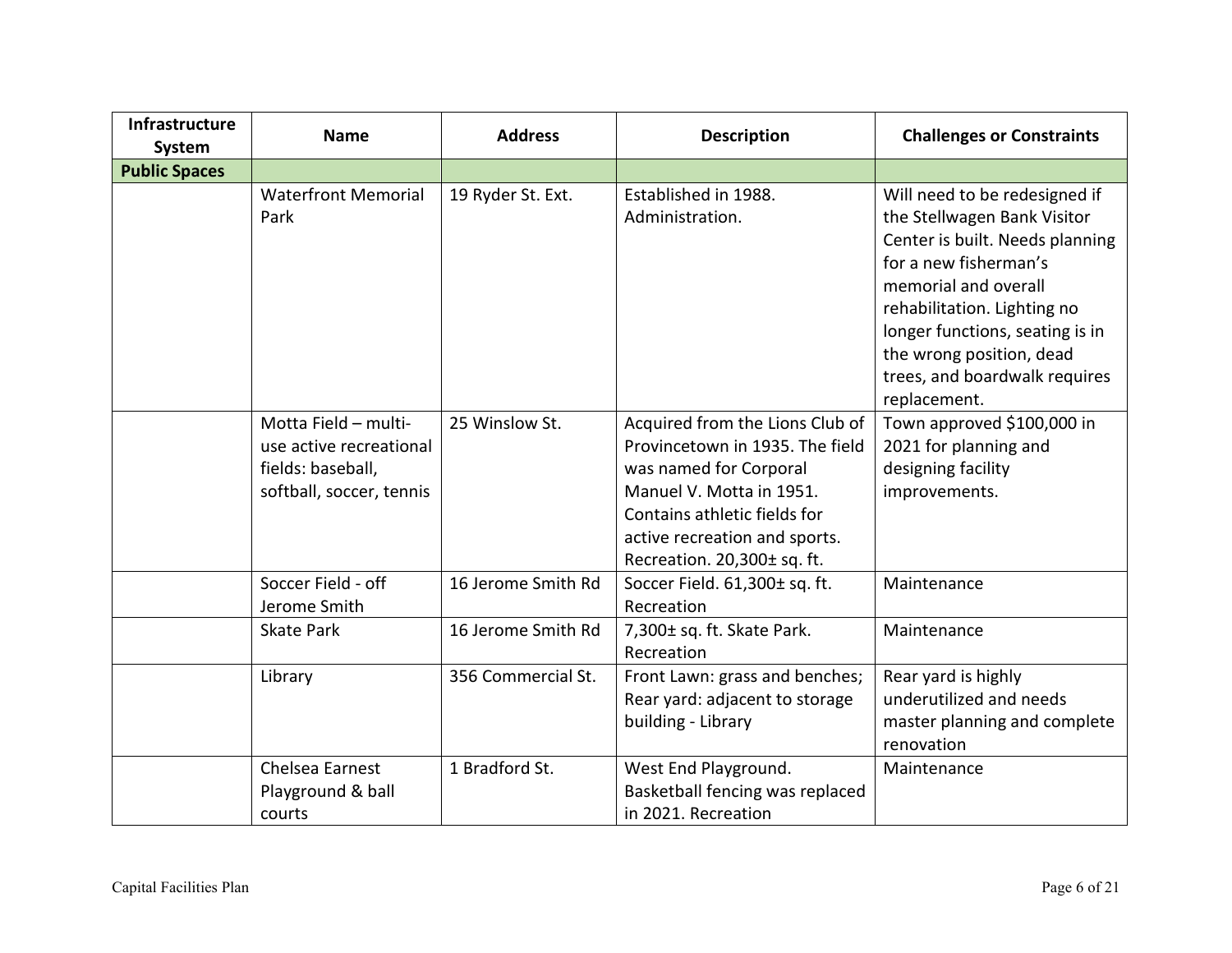| Infrastructure<br><b>System</b> | <b>Name</b>                                         | <b>Address</b>               | <b>Description</b>                                                                                       | <b>Challenges or Constraints</b>                                                                                                                                                                                          |
|---------------------------------|-----------------------------------------------------|------------------------------|----------------------------------------------------------------------------------------------------------|---------------------------------------------------------------------------------------------------------------------------------------------------------------------------------------------------------------------------|
|                                 | Mildred Greensfelder<br>Playground & ball<br>courts | $2111/2$ a+b<br>Bradford St. | East End Playground.<br>Recreation                                                                       | Maintenance                                                                                                                                                                                                               |
|                                 | <b>Bas Relief</b>                                   | 106 Bradford St.             | Historic Monument and Lawn.<br>Administration                                                            | Maintenance                                                                                                                                                                                                               |
|                                 | Town Hall Lawn                                      | 260 Commercial St.           | Functions in part as a town<br>green. Administration                                                     | Ongoing maintenance,<br>including older elms and other<br>trees that will need to be<br>replaced; historic monuments<br>that will need refurbishment                                                                      |
|                                 | 387 Commercial St.<br>(Former Hall Property)        | 387 Commercial St.           | Recreation                                                                                               | Construction funding for<br>proposed design<br>improvements 2021/2022.                                                                                                                                                    |
|                                 | Pilgrims' First Landing<br>Park                     | Province Lands Rd.           | Constructed in 1956 on<br>reclaimed land. Last<br>renovated/landscaped in 2020.                          | Park is located in a rotary<br>designed in the 1950s for<br>vehicles; parked cars obstruct<br>views and the park does not<br>communicate with the<br>breakwater and beach; needs<br>a complete traffic/landscape<br>plan. |
|                                 | <b>Bus Stop Park</b>                                | 19 Ryder St. Ext.            | Proposed to be reconfigured /<br>replaced with Stellwagen Bank<br>visitor center plan.<br>Administration | Insufficiently sized for the<br>volume of travelers and poorly<br>oriented to the busses using<br>the site.                                                                                                               |
|                                 | <b>VMCC Playground</b>                              | 12 Winslow St.               | Recreation                                                                                               | Maintenance                                                                                                                                                                                                               |
|                                 | West End Beach and<br>Boat ramp                     | 55-57 Commercial<br>St.      | <b>Harbor Access</b>                                                                                     | Limited functions at low tide<br>for boat launch.                                                                                                                                                                         |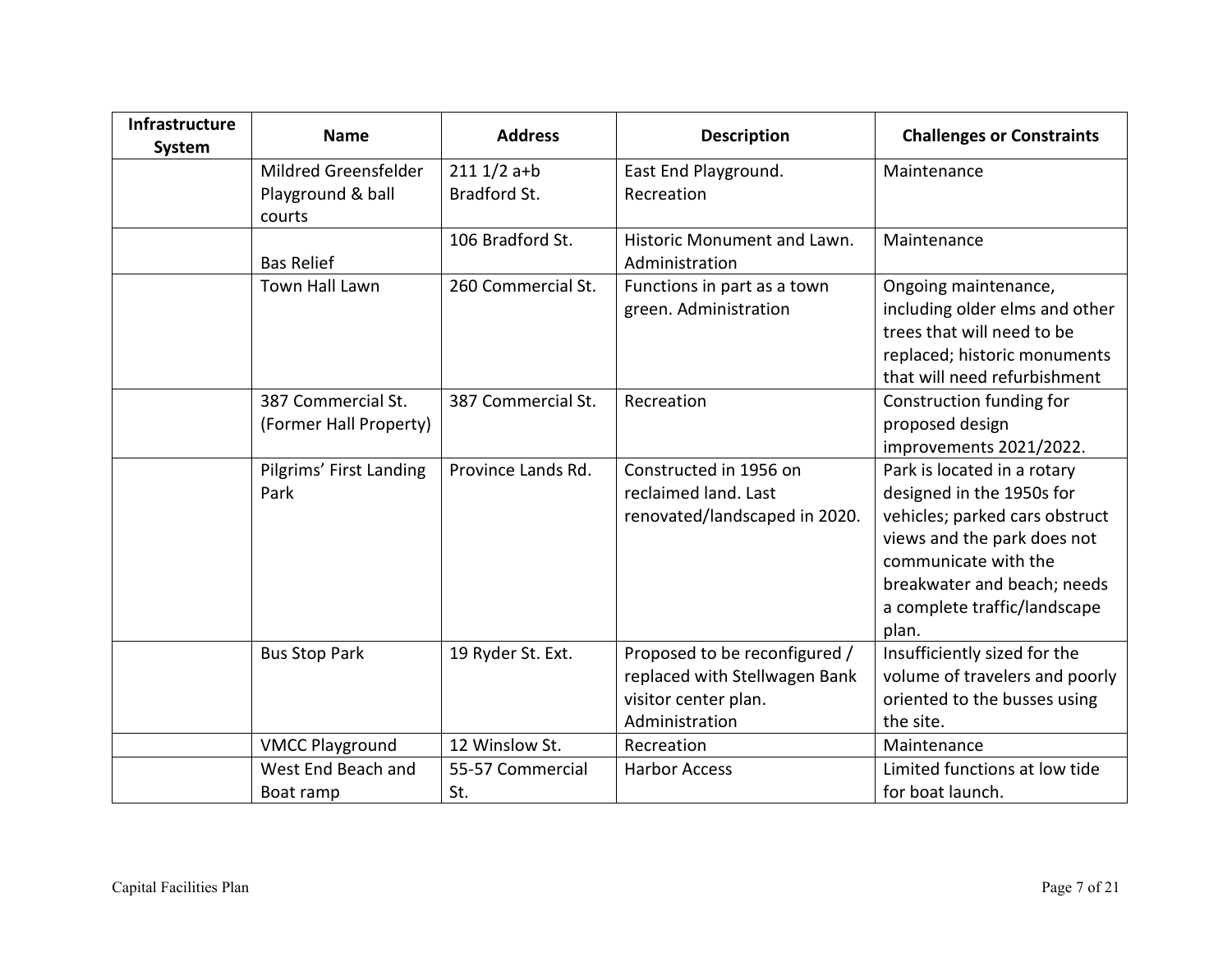| Infrastructure<br>System | <b>Name</b>                                    | <b>Address</b>              | <b>Description</b>                                                                                                                                                                                                                                                                                 | <b>Challenges or Constraints</b>                                                 |
|--------------------------|------------------------------------------------|-----------------------------|----------------------------------------------------------------------------------------------------------------------------------------------------------------------------------------------------------------------------------------------------------------------------------------------------|----------------------------------------------------------------------------------|
|                          | Lopes Square                                   | 1 MacMillan Wharf           | Benches and trash facilities that<br>serve nearby take-out<br>restaurants. Administration                                                                                                                                                                                                          | Maintenance                                                                      |
|                          | Fishermen's Memorial                           | <b>MPL Parking Lot</b>      | Future project.                                                                                                                                                                                                                                                                                    | No design/planning at this<br>time.                                              |
|                          | Former VFW site                                | 3 Jerome Smith Rd.          | 1959 VFW Building purchased<br>by Town in 2013 to be<br>demolished and is anticipated<br>to be affordable housing. RFP<br>issued for affordable housing<br>with selection in fall 2021.                                                                                                            | Building needs to be<br>demolished and site<br>redeveloped.                      |
|                          | Pilgrim Bark Park                              | 229 Route 6                 | Dog active recreation and<br>people passive recreation.                                                                                                                                                                                                                                            |                                                                                  |
|                          | Ryder Street Beach                             | Off Ryder St. Ext.          | Public beach area for active<br>recreation. Ryder St. Dune<br>Project to enhance flood<br>protection is partially approved<br>(Conservation, Army Corps,<br>MEPA approvals obtained; Ch.<br>91 license is pending);<br>preliminary plans completed;<br>awaiting funding for final<br>construction. | Outfall pipe. Planned Ryder St.<br>Dune Project needs funding.                   |
|                          | <b>Conservation Lands &amp;</b><br>Open Spaces | Multiple sites town<br>wide | Identified in the Open Space<br>and Recreation Plan                                                                                                                                                                                                                                                | See Open Space and<br><b>Recreation Plan</b>                                     |
|                          | Winthrop St.<br>Cemetery                       | 43 Winthrop St.             | Very passive recreation.                                                                                                                                                                                                                                                                           | Maintenance of overgrowth<br>and pathways.<br>Monument/headstone<br>restoration. |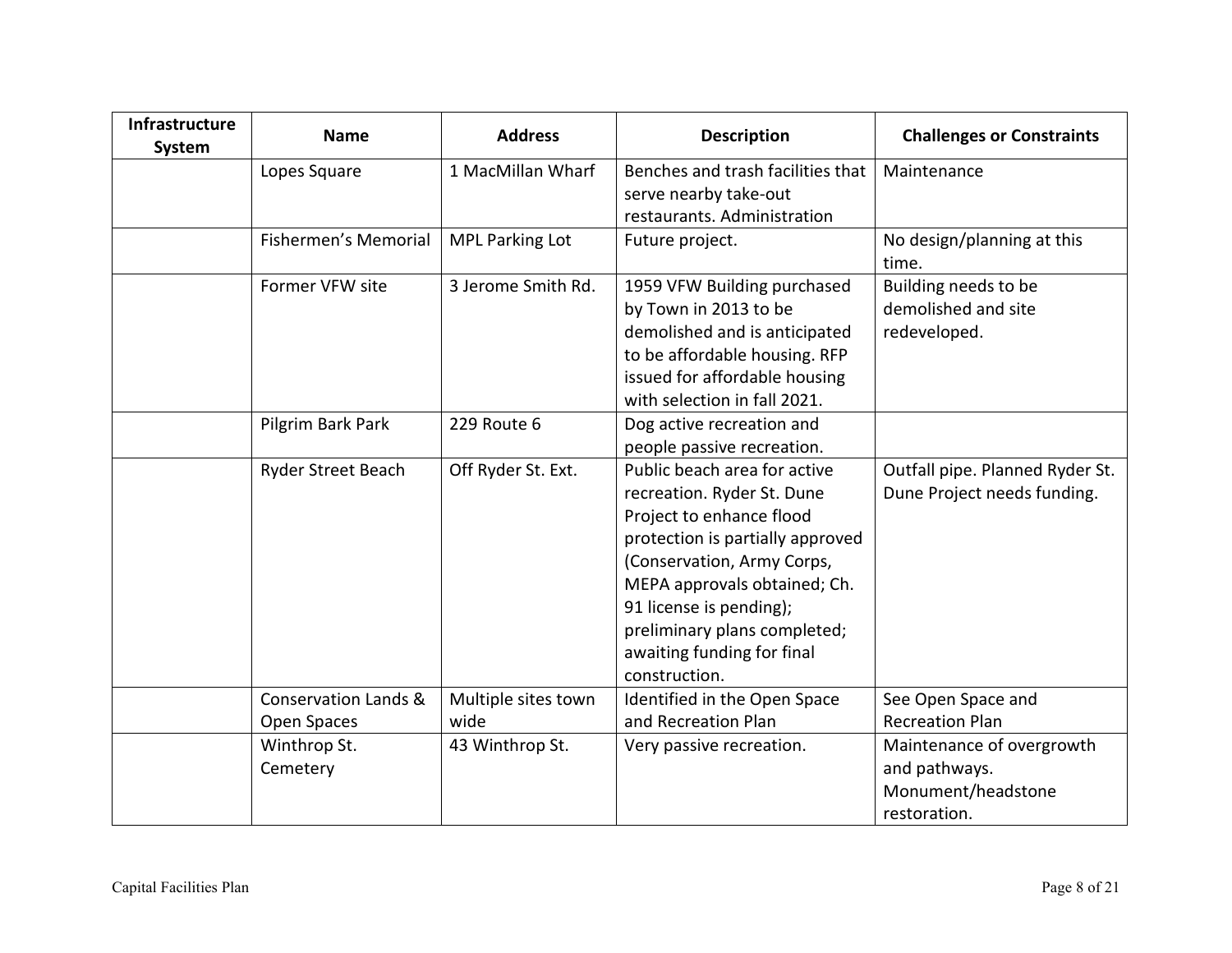| Infrastructure<br>System | <b>Name</b>                                                          | <b>Address</b>                  | <b>Description</b>                                                                                                                                                                 | <b>Challenges or Constraints</b>                                                                                                                                              |
|--------------------------|----------------------------------------------------------------------|---------------------------------|------------------------------------------------------------------------------------------------------------------------------------------------------------------------------------|-------------------------------------------------------------------------------------------------------------------------------------------------------------------------------|
|                          | <b>Town Cemetery</b>                                                 | 24 Cemetery Rd.                 | Three sections: Alden, Gifford,<br>Hamilton. Very passive<br>recreation.                                                                                                           | Maintenance and limited<br>capacity for future expansion.                                                                                                                     |
|                          | <b>B Street Community</b><br>Garden                                  | 6R Browne St.                   | Gardening plots for seasonal<br>cultivation                                                                                                                                        | Maintenance, located within<br>flood zone.                                                                                                                                    |
|                          | Suzanne's Garden                                                     | 608 Commercial<br><b>Street</b> | Public flower garden                                                                                                                                                               | Maintenance                                                                                                                                                                   |
|                          | Site Y                                                               | 63R Howland St.                 | Open Space Committee or<br><b>Conservation Commission is</b><br>seeking to place a conservation<br>restriction                                                                     | Environmentally constrained                                                                                                                                                   |
| <b>Public Services</b>   |                                                                      |                                 |                                                                                                                                                                                    |                                                                                                                                                                               |
|                          | <b>Drinking Water</b><br>Distribution System<br>(mains, pipes, etc.) | Town wide and<br>Truro;         | 45 miles of water main, two<br>water storage facilities, one<br>booster pump station, 700 gate<br>valves, 191 registered backflow<br>prevention devices, and 282<br>fire hydrants. | Limited natural supply of<br>potable ground water.<br>Drought. Dependent on Town<br>of Truro and inter-municipal<br>cooperation.                                              |
|                          | <b>Winslow Street Water</b><br>Tank No. 2                            | 7 Captain Bertie's<br>Way       | Built 1977-1978 with a capacity<br>of 3.8 million gallons                                                                                                                          | Maintenance.                                                                                                                                                                  |
|                          | Mt. Gilboa Water<br>Tower                                            | 120 Mt. Gilboa Rd.              | Built in 1964 with a capacity of<br>2.7 million gallons                                                                                                                            | Nearing end of life expectancy<br>and will need to be addressed<br>in the near future.                                                                                        |
|                          | Knowles<br><b>Crossing Water</b><br><b>Treatment Facility</b>        | Shore Rd. N. Truro              | 1.2 million gallon-per-day<br>water-filtration facility<br>(membrane filtration for iron<br>and manganese removal,<br>disinfection, and pH<br>adjustment); total water             | Permitted withdrawal is<br>850,000 gallons per day; Town<br>used about 80% of this in<br>2019; additional water and/or<br>conservation needed to<br>accommodate future growth |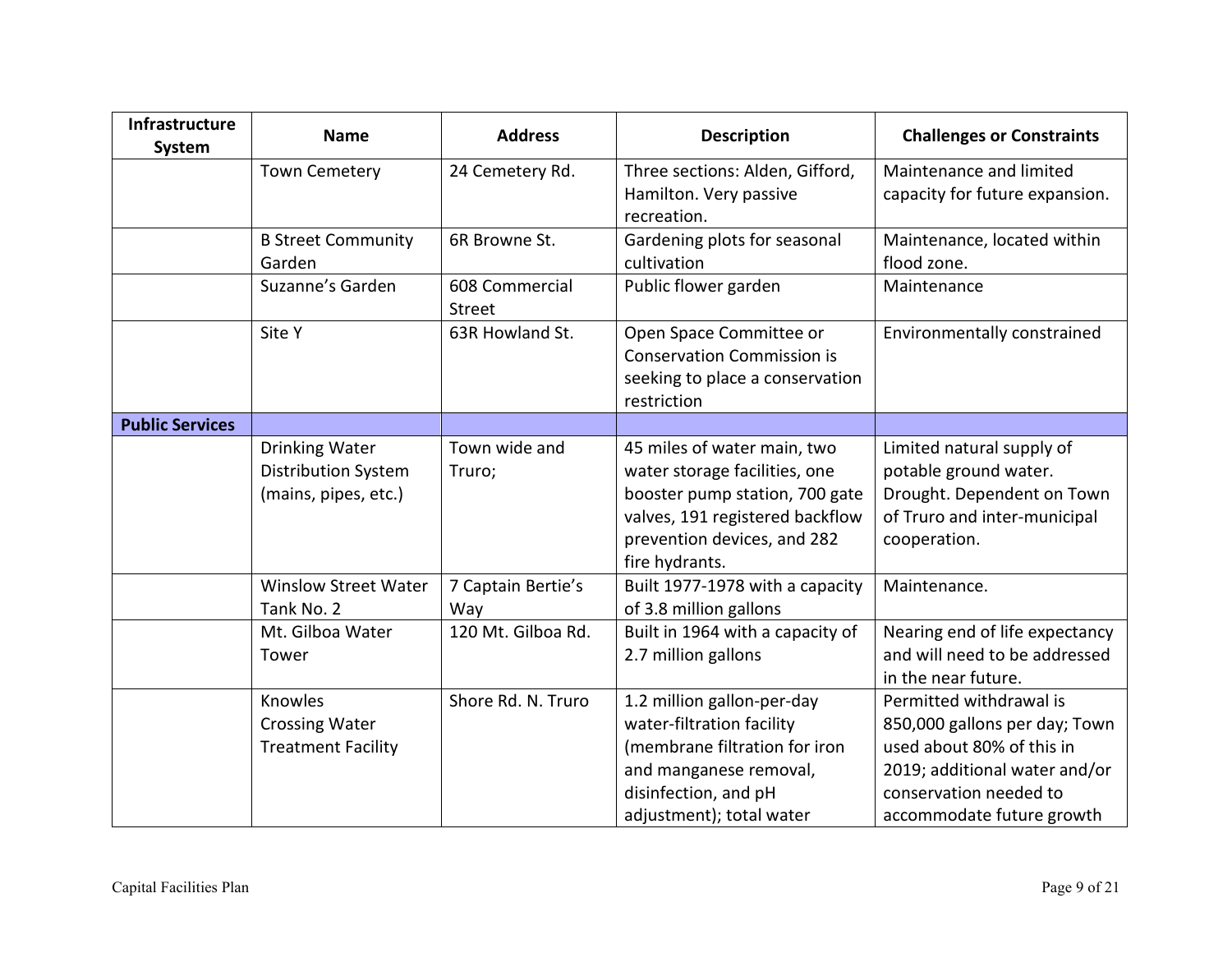| Infrastructure<br><b>System</b> | <b>Name</b>                                             | <b>Address</b>                                                                              | <b>Description</b>                                                                                                               | <b>Challenges or Constraints</b>                                                                                                                                                             |
|---------------------------------|---------------------------------------------------------|---------------------------------------------------------------------------------------------|----------------------------------------------------------------------------------------------------------------------------------|----------------------------------------------------------------------------------------------------------------------------------------------------------------------------------------------|
|                                 |                                                         |                                                                                             | withdrawal for 2019 was<br>242,645,728 gallons (6.7%<br>increase over 2018)                                                      |                                                                                                                                                                                              |
|                                 | South Hollow<br><b>Corrosion Control</b><br>Facility    |                                                                                             | 734,000 gallon-per-day<br>corrosion-control facility                                                                             |                                                                                                                                                                                              |
|                                 | South Hollow<br>Wellfield<br>$(4242000-03G)$            | Truro                                                                                       | Six active individual wells                                                                                                      | Safe Yield limited by saltwater<br>upconing (under extreme<br>pumping conditions)                                                                                                            |
|                                 | <b>Knowles Crossing</b><br>Wellfield<br>$(4242000-02G)$ | Shore Rd. N. Truro                                                                          | Three individual wells                                                                                                           | Safe Yield limited by saltwater<br>upconing (under extreme<br>pumping conditions)                                                                                                            |
|                                 | Paul Daley Wellfield                                    |                                                                                             | Water is delivered to the<br>Knowles Crossing Treatment<br>plant through a 10-inch raw<br>water transmission main<br>on Route 6. |                                                                                                                                                                                              |
|                                 | North Union Field<br>Wellfield<br>(4242000-06G & 07G)   |                                                                                             | Two gravel packed wells .734<br>Million Gallon per Day (MGD)<br>corrosion control facility;                                      |                                                                                                                                                                                              |
|                                 | <b>Emergency Wells</b><br>(4242000-04G & 05G)           | <b>Former North Truro</b><br>Air Force Base,<br>within the<br>Cape Cod National<br>Seashore | Two additional wells for an<br>emergency supply                                                                                  | MOU with CCNS on file for<br>operating wells during<br>emergency. Limited to 300K<br>gpd, DEP to be notified prior<br>to emergency use, possible<br>emergency declaration with<br><b>DEP</b> |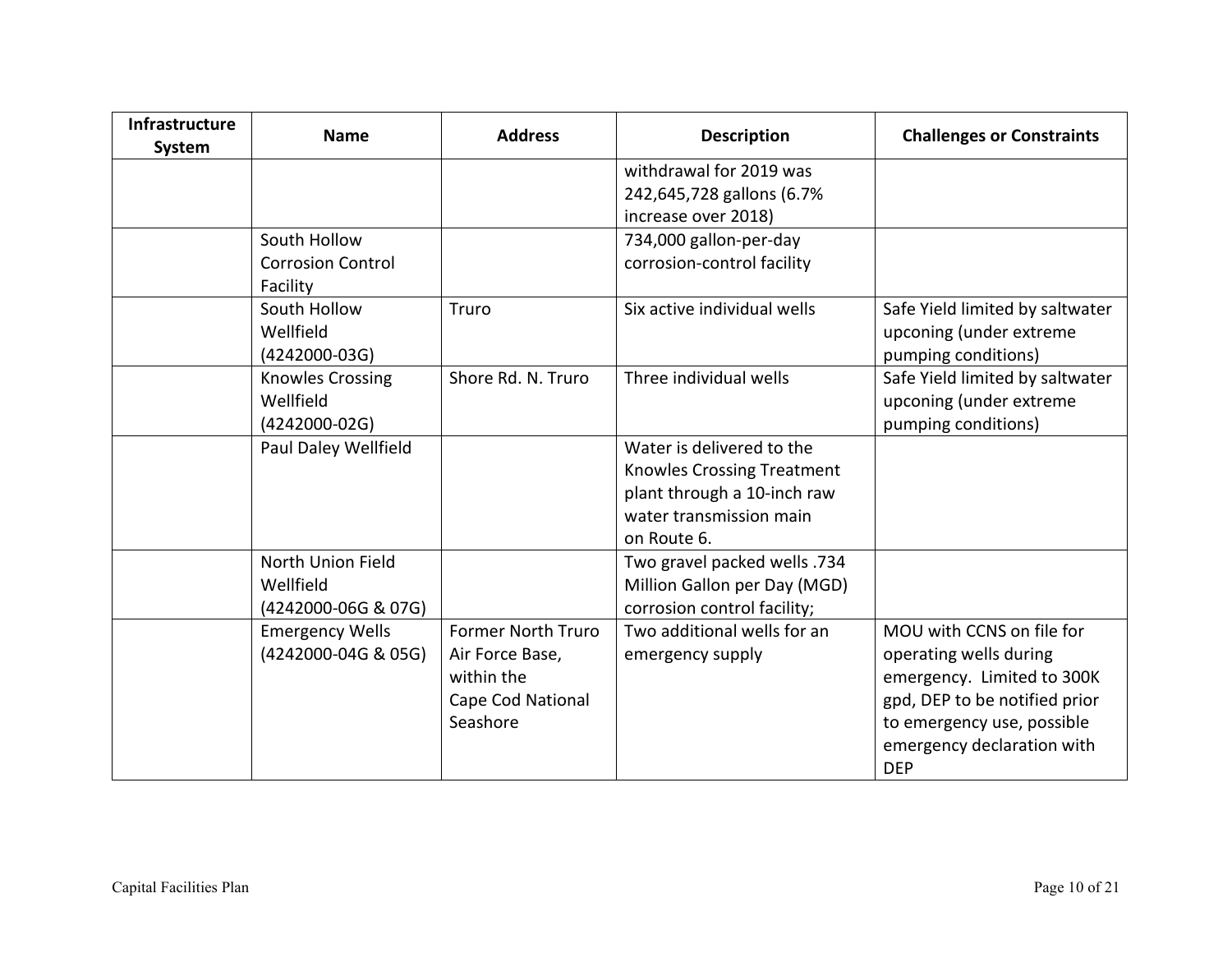| Infrastructure<br>System | <b>Name</b>                                               | <b>Address</b>           | <b>Description</b>                                                                                                                                                           | <b>Challenges or Constraints</b>                                                                                                                        |
|--------------------------|-----------------------------------------------------------|--------------------------|------------------------------------------------------------------------------------------------------------------------------------------------------------------------------|---------------------------------------------------------------------------------------------------------------------------------------------------------|
|                          | Solid Waste &<br>Recycling/Transfer<br>Station            | 90 Race Point Rd.        | Allowed to handle a maximum<br>of 5,000 tons of Municipal Solid<br>Waste per year (2020 tonnage<br>was 2,431)                                                                | Limited availability of places to<br>move waste; increased cost of<br>moving recyclable materials;<br>volatility in the waste market;                   |
|                          | <b>Sewer Collection</b><br>System (mains, pipes,<br>etc.) | Throughout Town          | Mix of vacuum and gravity<br>sewer collection system with<br>10 lift stations including CVS                                                                                  | Maintenance.                                                                                                                                            |
|                          | <b>Sewer Treatment</b><br>Plant                           | 200 Route 6              | <b>Current Ground Water</b><br>Discharge Permit allows us to<br>treat and dispose to effluent<br>beds 750,000 gallons per day.                                               | <b>State of Limited Capacity</b><br>prohibits existing properties<br>from connecting to sewer and<br>significantly inhibits future<br>development;      |
|                          | <b>Central VAC</b>                                        | 19 Ryder St. Ext.        | 5 pumps                                                                                                                                                                      | Major power outage in July<br>2018 and storm event flooding<br>in January 2018 demonstrate<br>vulnerability of the facility in<br>its current location; |
| <b>Other Services</b>    |                                                           |                          |                                                                                                                                                                              |                                                                                                                                                         |
|                          | <b>Power Distribution</b>                                 | <b>Eversource Energy</b> | Publicly traded, Fortune 500<br>energy company with several<br>regulated subsidiaries offering<br>retail electricity, including<br>town-wide electric power<br>distribution. | Single source. Above ground<br>power lines more susceptible<br>to damage and power loss.                                                                |
|                          | Solar Farm                                                | 90 Race Point Rd.        | In cooperation with Cape &<br>Vineyard Electric Cooperative,<br>Broadway Electric installed and<br>maintains 814 panel solar array<br>producing 236 kW. The Town             |                                                                                                                                                         |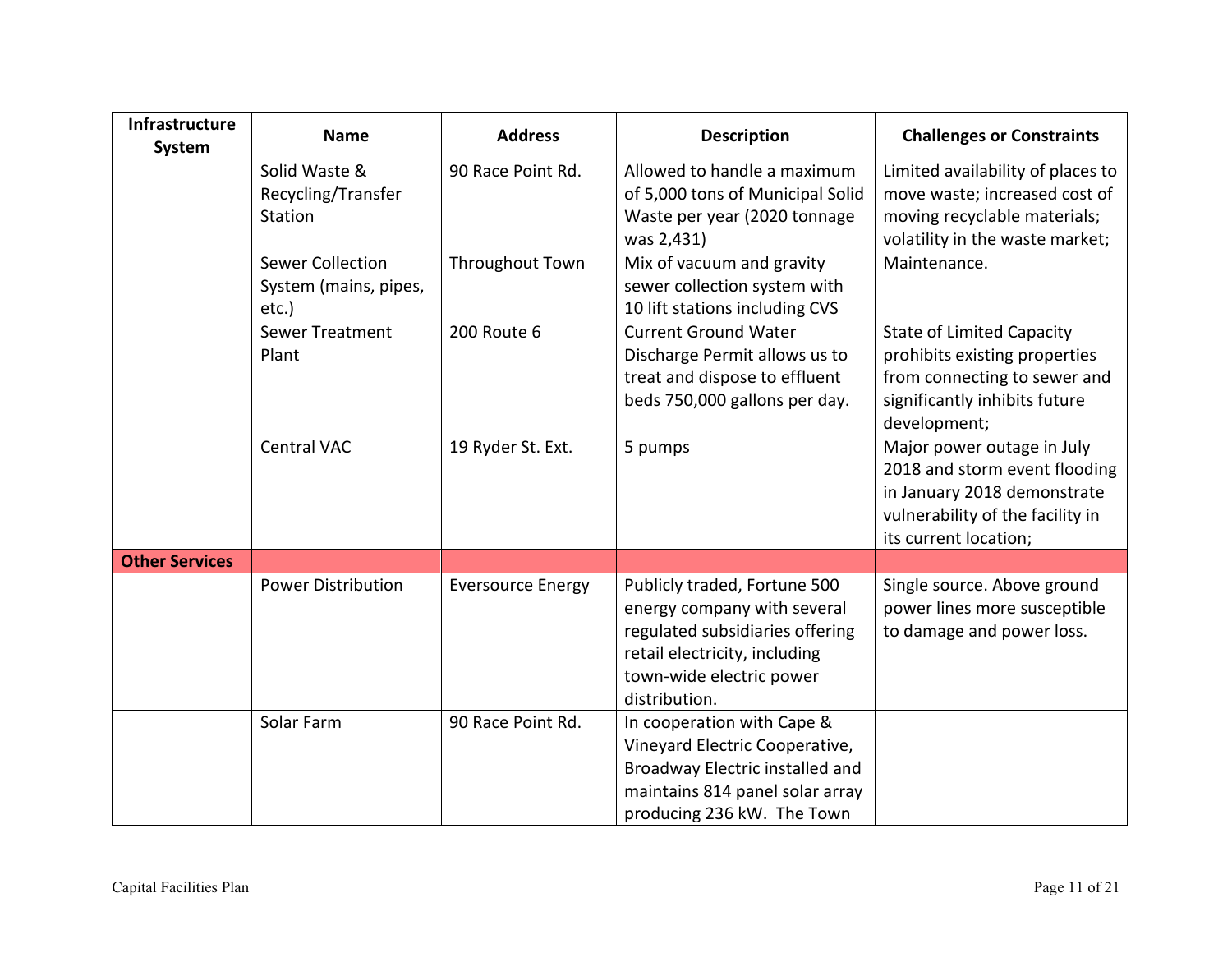| <b>Infrastructure</b><br>System | <b>Name</b>            | <b>Address</b>     | <b>Description</b>                 | <b>Challenges or Constraints</b> |
|---------------------------------|------------------------|--------------------|------------------------------------|----------------------------------|
|                                 |                        |                    | purchases below-market             |                                  |
|                                 |                        |                    | electricity as part of the         |                                  |
|                                 |                        |                    | cooperative agreement.             |                                  |
|                                 | <b>Battery Storage</b> | 90 Race Point Rd.  | Eversource. 24.9 megawatt/38       | Should be connected to           |
|                                 |                        |                    | megawatt hour battery storage      | Town's solar array for more      |
|                                 |                        |                    | system that can provide 10         | resiliency/self-sufficiency.     |
|                                 |                        |                    | hours of back-up in the winter     |                                  |
|                                 |                        |                    | and up to 3 hours in the           |                                  |
|                                 |                        |                    | summer. Additionally, it will      |                                  |
|                                 |                        |                    | defer the need to construct a      |                                  |
|                                 |                        |                    | 13 mile distribution line.         |                                  |
|                                 | Comcast                |                    | Comcast is an independent          | Not completely town wide.        |
|                                 | Cable and Internet     |                    | telecommunications                 |                                  |
|                                 |                        |                    | conglomerate that provides         |                                  |
|                                 |                        |                    | cable and internet services.       |                                  |
|                                 | OpenCape               | Barnstable Village | OpenCape Corporation is a          | Underutilized resource for       |
|                                 | Fiber Optic Broadband  |                    | 501c3 nonprofit technology         | businesses. Does not provide     |
|                                 |                        |                    | company that provides              | service to residential homes in  |
|                                 |                        |                    | broadband internet service to      | Provincetown. Limited to a       |
|                                 |                        |                    | government buildings, schools,     | portion of Bradford Street       |
|                                 |                        |                    | colleges, hospitals, public        |                                  |
|                                 |                        |                    | safety agencies and research       |                                  |
|                                 |                        |                    | institutions. Also sells a variety |                                  |
|                                 |                        |                    | of Internet and Voice-Over-        |                                  |
|                                 |                        |                    | Internet services to businesses.   |                                  |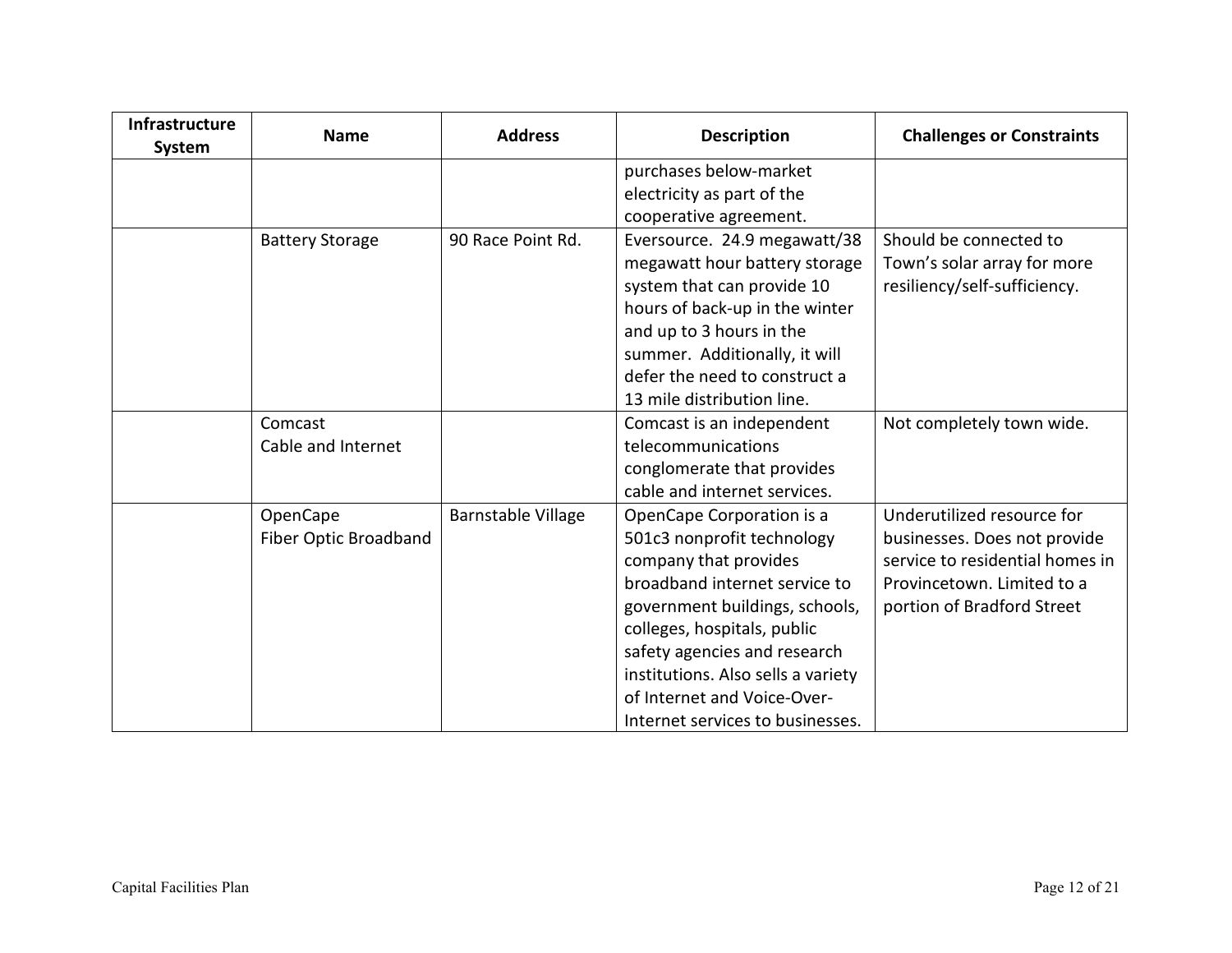| <b>Project Name</b>                                                                                   | <b>Description</b>                                                                                                 | <b>Funding Sources and</b><br><b>Strategies</b>                             | How this supports the<br><b>Vision and Growth</b><br><b>Policy</b>                                                            | How this aligns with<br>and supports the<br><b>Regional Capital Plan</b>                                                                                                                                          |
|-------------------------------------------------------------------------------------------------------|--------------------------------------------------------------------------------------------------------------------|-----------------------------------------------------------------------------|-------------------------------------------------------------------------------------------------------------------------------|-------------------------------------------------------------------------------------------------------------------------------------------------------------------------------------------------------------------|
| <b>Expand wastewater</b><br>infrastructure to serve<br>the community's<br>current and future<br>needs | Expand access to the<br>municipal sewer<br>allowing all buildings<br>and facilities to the<br>municipal sewer      | Federal & State Grants,<br><b>Municipal Capital Funds</b><br>and/or Bonding | Goal of the Growth<br>Policy and protects<br>natural environment,<br>supports economic<br>growth and housing<br>opportunities | Promotes long-term<br>sustainability and<br>resiliency & enhances<br>the efficient provision<br>of services and facilities<br>that respond to the<br>needs of the region<br>while protecting natural<br>resources |
| <b>Police Station</b>                                                                                 | <b>New Police Station</b>                                                                                          | Federal & State Grants,<br><b>Municipal Capital Funds</b><br>and/or Bonding | Enables the Town to<br>provide police services<br>to public and region                                                        | Primary goal of the<br>capital plan.<br>Support regional<br>partners by providing<br>police services is<br>important to the outer<br>cape region                                                                  |
| Fire Station & Rescue<br><b>Services</b>                                                              | Provide adequate<br>accommodations for<br>staff, sufficient storage<br>of ambulances and fire<br>training services | Federal & State Grants,<br><b>Municipal Capital Funds</b><br>and/or Bonding | Supports year-round<br>and high seasonal<br>demands for fire<br>response and<br>emergency ambulance<br>services               | Coordinate the siting of<br>capital facilities and<br>infrastructure to<br>enhance the efficient<br>provision of services<br>and facilities that<br>respond to the needs of<br>the region                         |

## *Capital Facilities and Infrastructure Projects Needed to Support Growth or Redevelopment*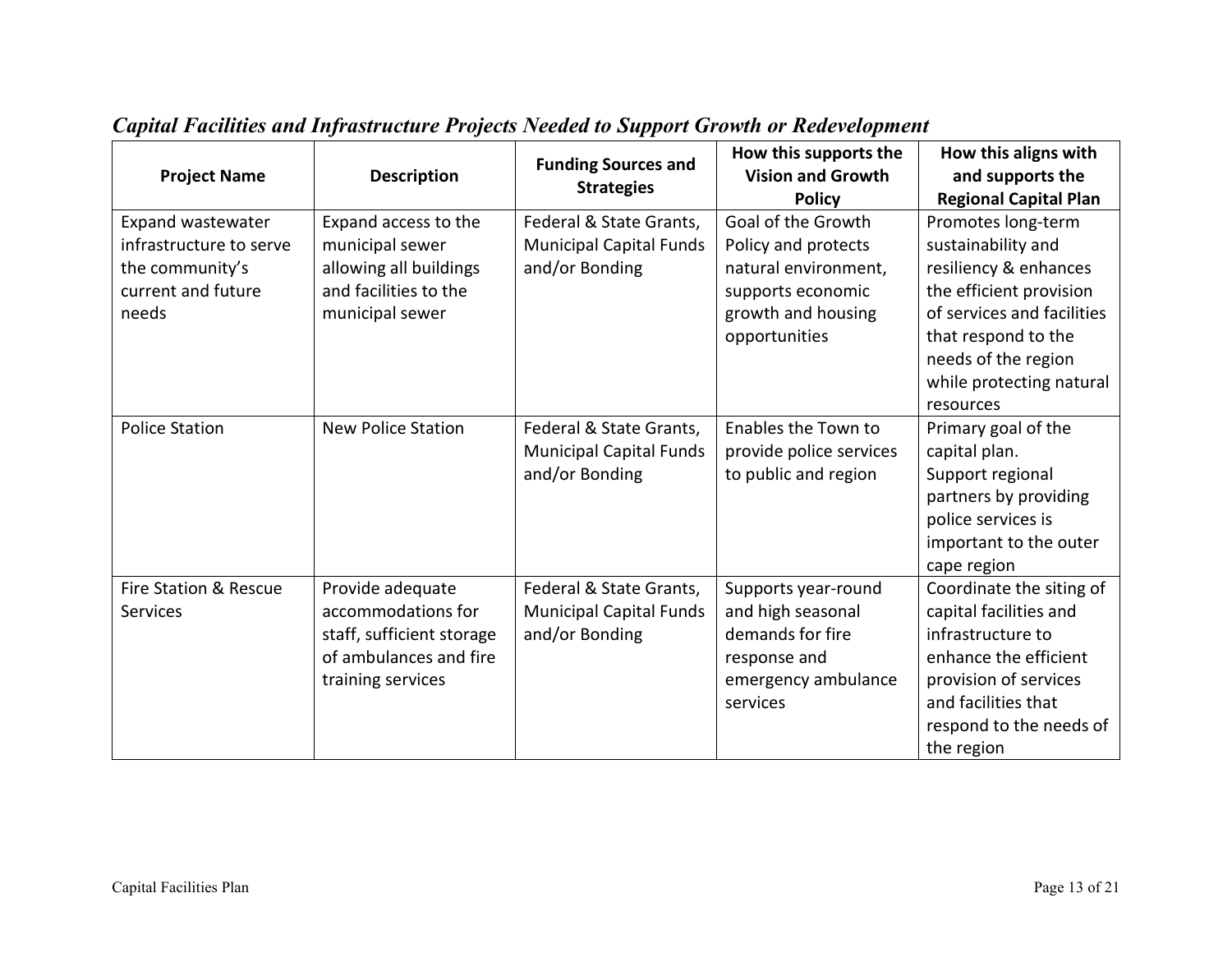| <b>Project Name</b>                                                      | <b>Description</b>                                                                                                                                                                                                                                                                                                      | <b>Funding Sources and</b><br><b>Strategies</b>                             | How this supports the<br><b>Vision and Growth</b><br><b>Policy</b>                                                                                                                               | How this aligns with<br>and supports the<br><b>Regional Capital Plan</b>                                                                                                                                                                      |
|--------------------------------------------------------------------------|-------------------------------------------------------------------------------------------------------------------------------------------------------------------------------------------------------------------------------------------------------------------------------------------------------------------------|-----------------------------------------------------------------------------|--------------------------------------------------------------------------------------------------------------------------------------------------------------------------------------------------|-----------------------------------------------------------------------------------------------------------------------------------------------------------------------------------------------------------------------------------------------|
| <b>Town-wide Facilities</b><br>and Coordinated<br>Services Delivery Plan | Comprehensive<br>assessment of existing<br>municipal facilities and<br>services to develop a<br>plan with<br>recommendations for<br>maintaining and<br>improving the efficient<br>delivery of services,<br>scheduling long-term<br>maintenance and<br>identifying funding to<br>meet current and future<br>public needs | Federal & State Grants,<br><b>Municipal Capital Funds</b><br>and/or Bonding | Maintain sustainable<br>community<br>infrastructure; provide<br>quality public services;<br>adopt technological<br>innovations; support<br>cooperative civic<br>engagement                       | Coordinate the siting of<br>capital facilities and<br>infrastructure to<br>enhance the efficient<br>provision of services<br>and facilities that<br>respond to the needs of<br>the region                                                     |
| <b>Freeman Building</b><br>Planning and<br>Restoration                   | Needs analysis and<br>exterior restoration for<br>this historic facility that<br>currently houses the<br><b>Tourism Department</b><br>and Provincetown<br>Television to meet<br>current and future<br>public needs                                                                                                      | Federal & State Grants,<br><b>Municipal Capital Funds</b><br>and/or Bonding | maintain sustainable<br>community<br>infrastructure; embrace<br>cultural heritage and<br>preserve historic<br>structures; endorse<br>artistic expression;<br>provide quality public<br>services, | Coordinate project<br>construction with other<br>planned or needed<br>infrastructure projects;<br>Improve the quality or<br>availability of service;<br>Provide site sharing or<br>space for other<br>providers or types of<br>infrastructure |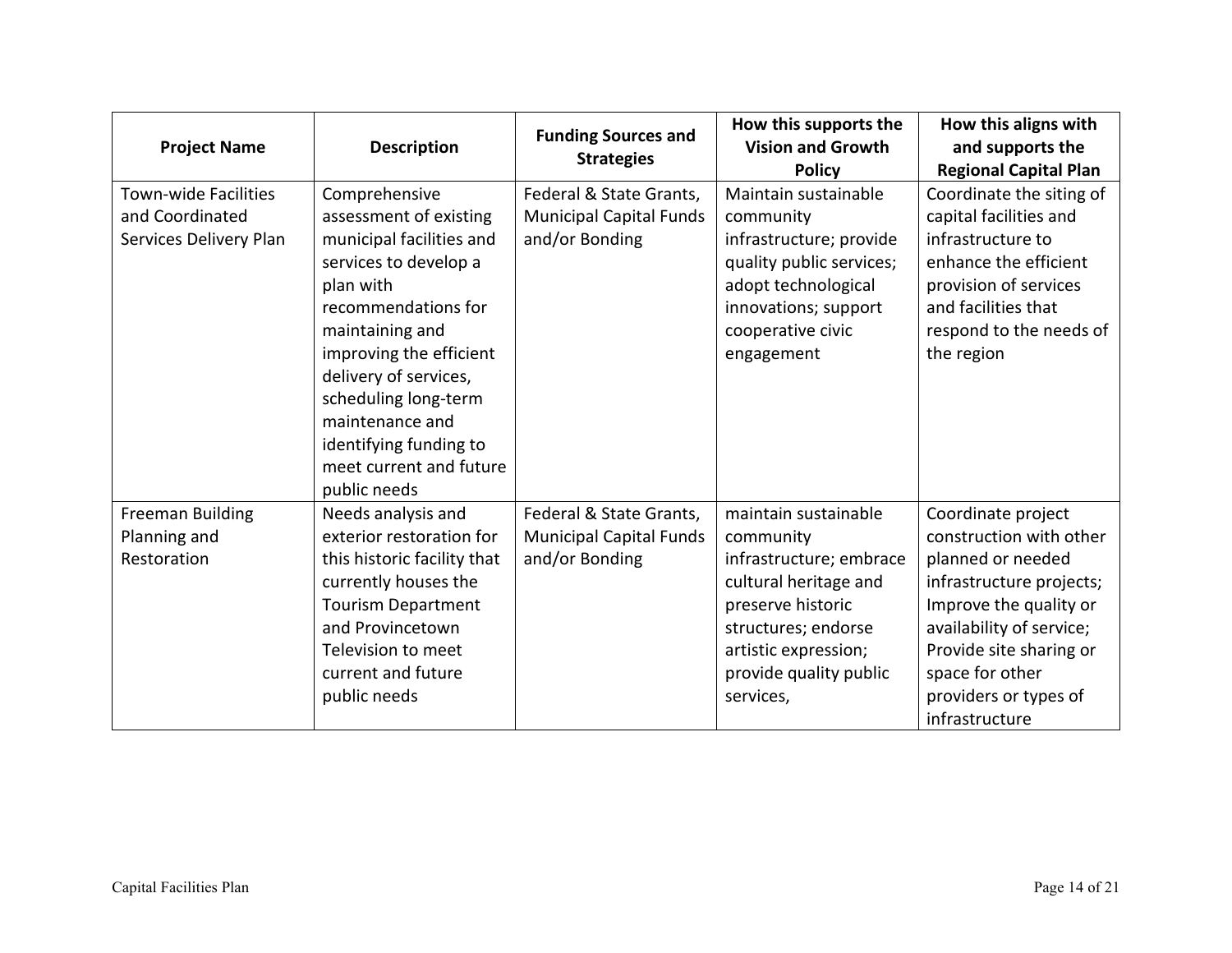| <b>Project Name</b>                                                | <b>Description</b>                                                                                                                                                        | <b>Funding Sources and</b><br><b>Strategies</b>                                                    | How this supports the<br><b>Vision and Growth</b><br><b>Policy</b>                                                                         | How this aligns with<br>and supports the<br><b>Regional Capital Plan</b>                                                                                              |
|--------------------------------------------------------------------|---------------------------------------------------------------------------------------------------------------------------------------------------------------------------|----------------------------------------------------------------------------------------------------|--------------------------------------------------------------------------------------------------------------------------------------------|-----------------------------------------------------------------------------------------------------------------------------------------------------------------------|
| Reliable, uninterrupted<br>electricity service                     | Install clean, renewable<br>power generation,<br>additional<br>Uninterruptible Power<br>Sources (UPS), and<br>other innovative smart<br>grid and micro-grid<br>technology | Eversource, Federal and<br><b>State Grants</b>                                                     | Increases resiliency of<br>energy generation and<br>delivery that will be<br>required to power<br>homes and businesses                     | <b>Energy Goal: To provide</b><br>an adequate, reliable,<br>and diverse supply of<br>energy to serve the<br>communities<br>and economies of Cape<br>Cod               |
| <b>Climate Action Plan</b>                                         | Implement the projects<br>designed to protect<br>capital facilities and<br>infrastructure from the<br>negative impacts of sea<br>level rise and increased<br>storm damage | Federal & State Grants,<br><b>Municipal Capital Funds</b><br>and/or Bonding                        | Protect the natural<br>environment and<br>prepare for climate<br>change; advocate<br>progressive ideals                                    | <b>Supports Climate Action</b><br>Plan of the Cape Cod<br>Commission                                                                                                  |
| Expand the HVAC /<br><b>Mechanical Systems</b><br>Maintenance Plan | Implemented in 2018<br>for four major buildings;<br>the goal is to expand<br>this program to more<br>municipal buildings                                                  | Federal & State Grants,<br><b>Municipal Capital Funds</b><br>and/or Bonding                        | Provide additional<br>municipal facility<br>maintenance planning;<br>decrease down/repair<br>time for HVAC systems;<br>improve efficiency; | Improve the quality or<br>availability of service;<br><b>Ensure capital facilities</b><br>and infrastructure<br>promote long-term<br>sustainability and<br>resiliency |
| <b>Public Restrooms</b>                                            | Identify locations to<br>increase access and<br>availability of public<br>restroom facilities and<br>provide funding for staff<br>attendants                              | Federal & State Grants,<br><b>Municipal Capital Funds</b><br>and/or Bonding, Private<br>businesses | Provides amenities<br>needed to support<br>tourism and economic<br>growth                                                                  | Improve the quality or<br>availability of services;<br>design infrastructure to<br>support greater density<br>and compact land use<br>patterns                        |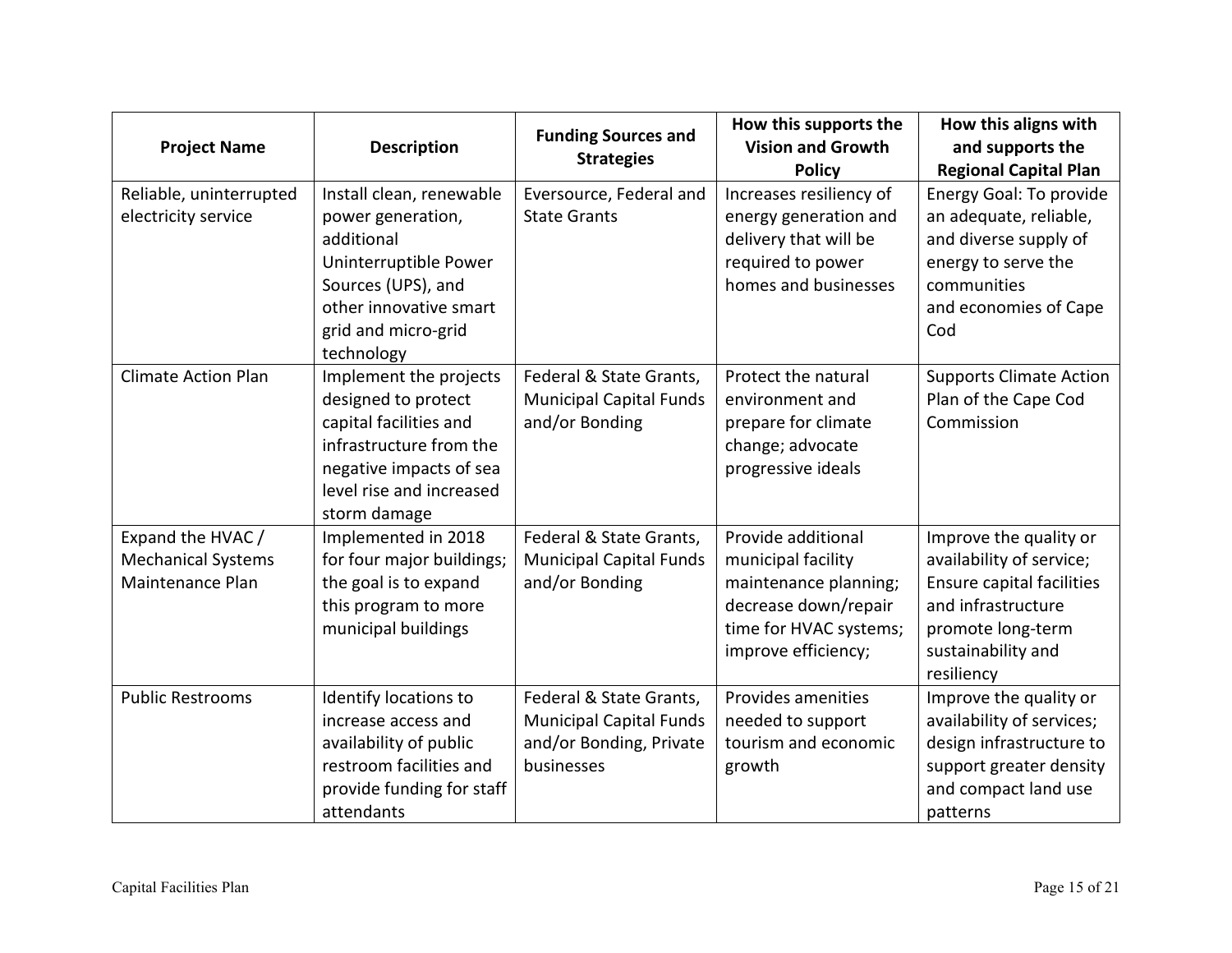| <b>Project Name</b>                                                                 | <b>Description</b>                                                                                                                                                                                          | <b>Funding Sources and</b><br><b>Strategies</b> | How this supports the<br><b>Vision and Growth</b><br><b>Policy</b>                                                                                                      | How this aligns with<br>and supports the<br><b>Regional Capital Plan</b>                                                                                                                                                   |
|-------------------------------------------------------------------------------------|-------------------------------------------------------------------------------------------------------------------------------------------------------------------------------------------------------------|-------------------------------------------------|-------------------------------------------------------------------------------------------------------------------------------------------------------------------------|----------------------------------------------------------------------------------------------------------------------------------------------------------------------------------------------------------------------------|
| <b>Library Storage Building</b><br>and Garden                                       | Renovate or replace the<br>rear storage building to<br>potentially create<br>programmable library<br>space and create an<br>outdoor reading garden                                                          | Federal & State Grants                          | Provide quality public<br>services, value<br>education, care for<br>seniors, support<br>cooperative civic<br>engagement, support                                        | Capital facilities to<br>enhance the efficient<br>provision of services<br>and facilities that<br>respond to the needs of<br>the region; Improve the                                                                       |
|                                                                                     | for children, seniors,<br>and visitors                                                                                                                                                                      |                                                 | tourism                                                                                                                                                                 | quality or availability of<br>service                                                                                                                                                                                      |
| <b>School &amp; Veterans</b><br><b>Memorial Community</b><br><b>Center Planning</b> | Planning and needs<br>analysis for these aging<br>facilities to determine<br>highest and best uses<br>for maintaining and<br>expanding government<br>services to meet<br>current and future<br>public needs | Federal & State Grants                          | provide quality public<br>services, value<br>education, care for<br>seniors, support<br>cooperative civic<br>engagement, promote<br>equality and celebrate<br>diversity | Capital facilities to<br>enhance the efficient<br>provision of services<br>and facilities that<br>respond to the needs of<br>the region; Improve the<br>quality or availability of<br>service                              |
| Route 6 Corridor<br>Parking and Cape Cod<br><b>Rail Trail Connection</b>            | Planning, design,<br>permitting, and<br>construction for adding<br>parking spaces and<br>extending the Cape Cod<br>Rail Trail to connect<br>from Truro to the<br><b>National Seashore</b>                   | <b>Federal &amp; State Grants</b>               | maintain sustainable<br>community<br>infrastructure; create<br>unique visitor<br>experiences                                                                            | To guide the<br>development of capital<br>facilities and<br>infrastructure necessary<br>to meet the region's<br>needs while protecting<br>regional resources; Use<br>existing utility<br>easements and/or<br>rights of way |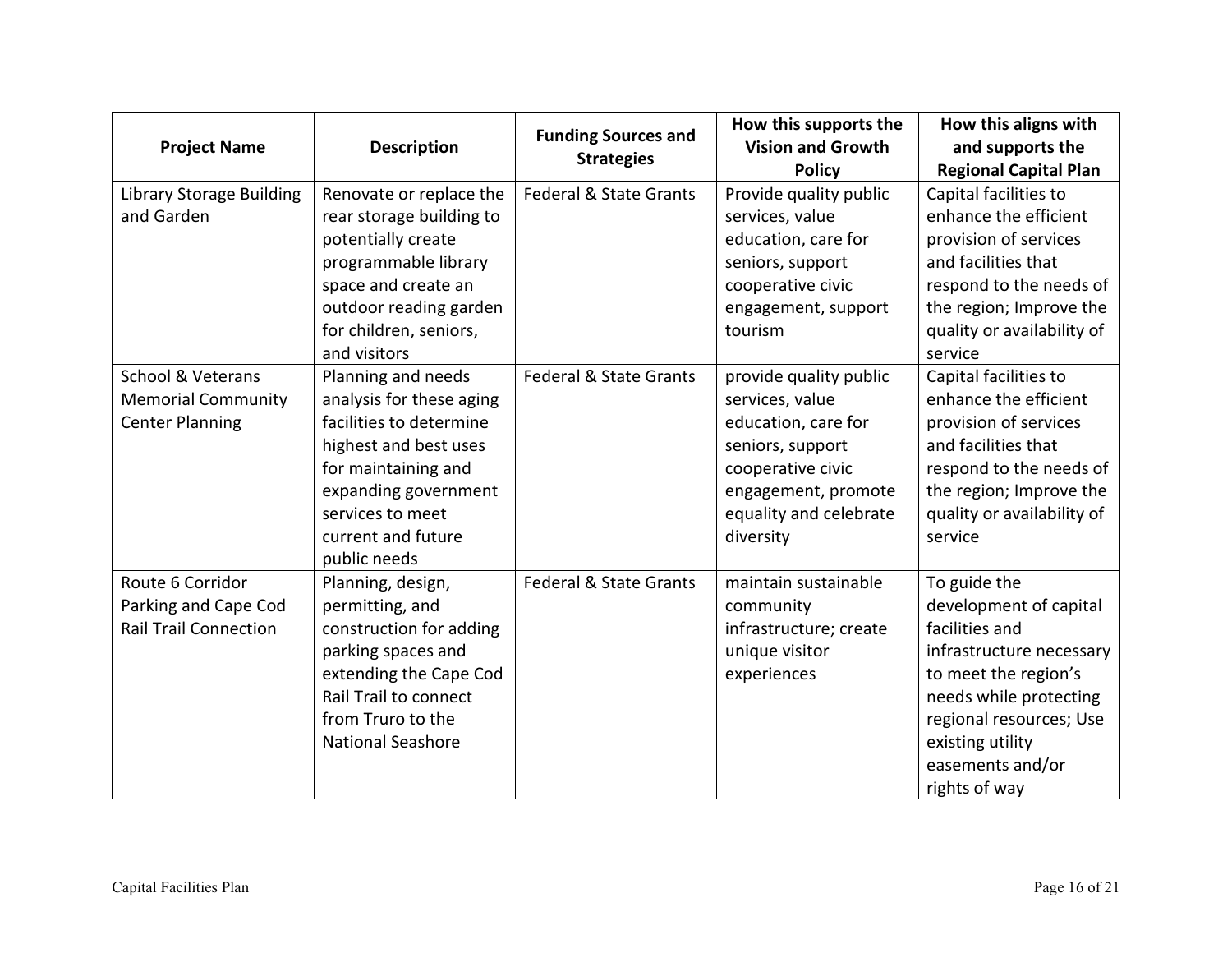| <b>Project Name</b>                                                                                           | <b>Description</b>                                                                                                                                                                                                    | <b>Funding Sources and</b><br><b>Strategies</b>                                                                               | How this supports the<br><b>Vision and Growth</b><br><b>Policy</b>                                                                   | How this aligns with<br>and supports the<br><b>Regional Capital Plan</b>                                                                                                  |
|---------------------------------------------------------------------------------------------------------------|-----------------------------------------------------------------------------------------------------------------------------------------------------------------------------------------------------------------------|-------------------------------------------------------------------------------------------------------------------------------|--------------------------------------------------------------------------------------------------------------------------------------|---------------------------------------------------------------------------------------------------------------------------------------------------------------------------|
| <b>Shank Painter Road</b><br>Complete Street<br>Corridor                                                      | Constructing a rotary at<br>Route 6, sidewalks and<br>bike lanes on both sides<br>of Shank Painter Road,<br>installing street trees,<br>improve drainage, and<br>connecting to the<br>National Seashore bike<br>trail | Federal & State Grants                                                                                                        | maintain sustainable<br>community<br>infrastructure; create<br>unique visitor<br>experiences                                         | To guide the<br>development of capital<br>facilities and<br>infrastructure necessary<br>to meet the region's<br>needs while protecting<br>regional resources;             |
| <b>High Speed Broadband</b><br><b>Internet Access</b>                                                         | Provide consistent year-<br>round, extremely fast<br>internet broadband to<br>support the business<br>community, remote<br>workers                                                                                    | Private Funding, Open<br>Cape, Federal & State<br>Grants, Municipal<br>Funding, inviting<br>additional broadband<br>providers | Adopt technological<br>innovations, provide<br>quality public services<br>and adequate<br>infrastructure to<br>support future growth | Supports the utilities<br>goals of the regional<br>policy plan and<br>encourages growth of<br>industries appropriate<br>to the diversification of<br>the regional economy |
| ADA Accessibility to the<br>Harbor / Harbor Loop<br>Project - infrastructure<br>to support the harbor<br>plan | Provide long-term<br>solutions to allow ADA<br>access to beaches                                                                                                                                                      | Federal & State Grants,<br>including the<br>architectural access<br>board                                                     | Being inclusive and<br>providing amenities to<br>people of all abilities                                                             | Coordinate the siting of<br>infrastructure to<br>enhance the efficient<br>provision of facilities<br>that respond to the<br>needs of the region                           |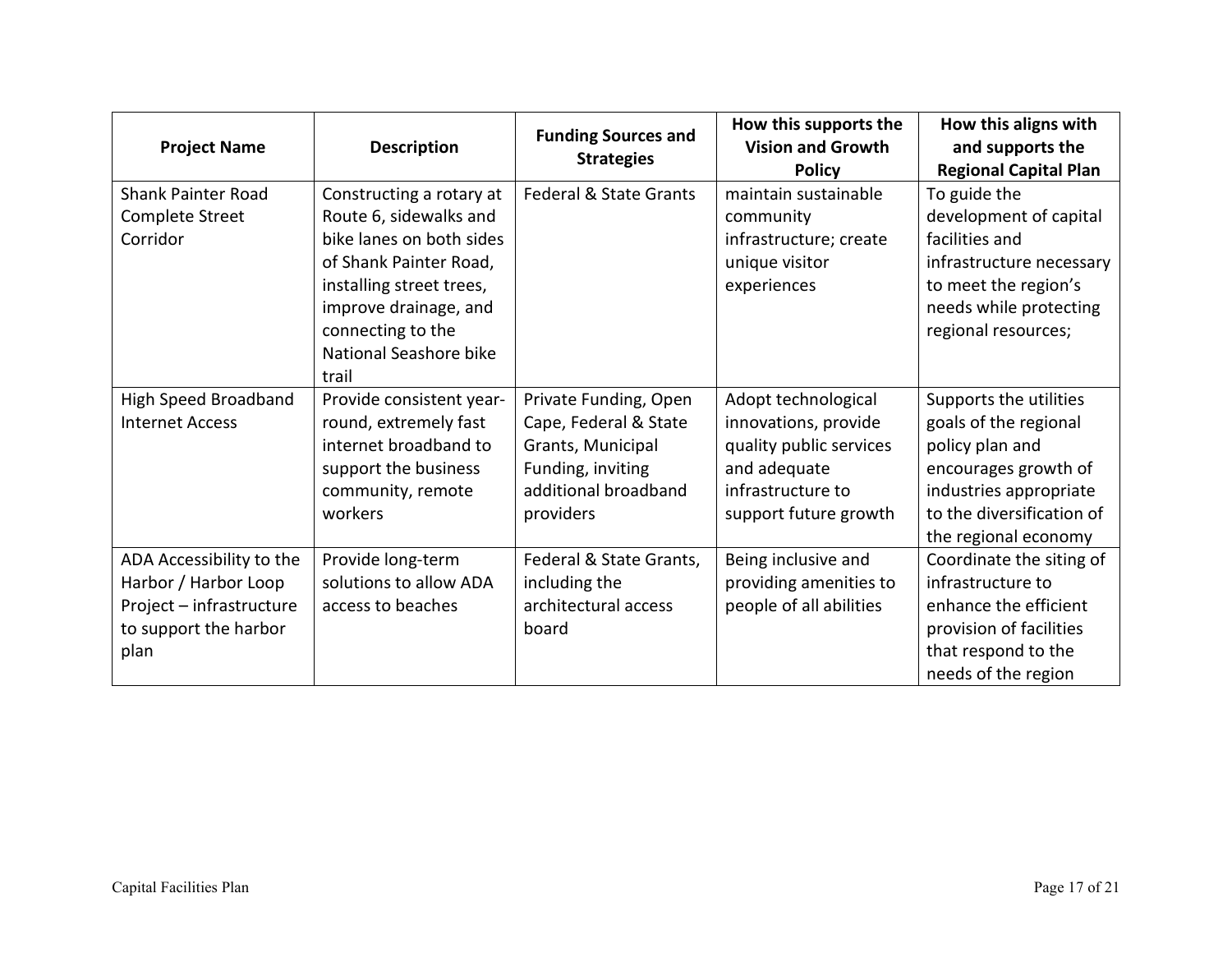| <b>Project Name</b>                                                | <b>Description</b>                                                                                                                                                          | <b>Funding Sources and</b><br><b>Strategies</b>                                                                | How this supports the<br><b>Vision and Growth</b><br><b>Policy</b>                                                                                                | How this aligns with<br>and supports the<br><b>Regional Capital Plan</b>                                                                                             |
|--------------------------------------------------------------------|-----------------------------------------------------------------------------------------------------------------------------------------------------------------------------|----------------------------------------------------------------------------------------------------------------|-------------------------------------------------------------------------------------------------------------------------------------------------------------------|----------------------------------------------------------------------------------------------------------------------------------------------------------------------|
| Implement the<br>Objectives of the<br><b>Municipal Harbor Plan</b> | Improve harbor water<br>quality; keep beaches<br>nourished, protected,<br>and clean; improve<br>harbor access; maintain<br>and expand facilities<br>and services supporting | Federal & State Grants,<br><b>Municipal Capital Funds</b><br>and/or Bonding, Private<br>businesses             | foster maritime<br>activities; protect the<br>natural environment<br>and prepare for climate<br>change; create unique<br>visitor experiences;<br>embrace cultural | Design infrastructure<br>that supports<br>traditional maritime<br>activities; ensure capital<br>facilities and<br>infrastructure promote<br>long-term sustainability |
|                                                                    | maritime activities for<br>all users                                                                                                                                        |                                                                                                                | heritage and preserve<br>historic structures                                                                                                                      | and resiliency                                                                                                                                                       |
| <b>Beach and Harbor</b><br>Maintenance                             | Create and implement a<br><b>Beach Nourishment</b><br>Plan and a Harbor<br><b>Dredging Plan</b>                                                                             | Federal & State Grants,<br><b>Municipal Capital Funds</b><br>and/or Bonding, Harbor<br><b>Access Gift Fund</b> | Supports blue economy<br>and protects harbor<br>front properties from<br>coastal threats,<br>including sea level rise                                             | Design infrastructure<br>that supports<br>traditional maritime<br>activities                                                                                         |
| Replace and extend the<br>public courtesy float                    | Extend the public float<br>from 40 to 60 feet                                                                                                                               | <b>State Grants</b>                                                                                            | Increase public access<br>to water resources                                                                                                                      | Design infrastructure<br>that supports<br>traditional maritime<br>activities                                                                                         |
| <b>Upgrade Transportation</b><br><b>Float and Gangways</b>         | <b>Upgrade Transportation</b><br><b>Float and Gangways</b>                                                                                                                  | <b>Federal &amp; State Grants</b>                                                                              | Transportation<br>Connectivity with<br>Plymouth and Boston                                                                                                        | Design infrastructure<br>that supports<br>traditional maritime<br>activities                                                                                         |
| Wave attenuator<br>expansion                                       | Expand the wave<br>attenuator to protect<br>the east side of the<br>fishing fleet                                                                                           | Federal & State Grants                                                                                         | Supports blue economy<br>goals                                                                                                                                    | Design infrastructure<br>that supports<br>traditional maritime<br>activities                                                                                         |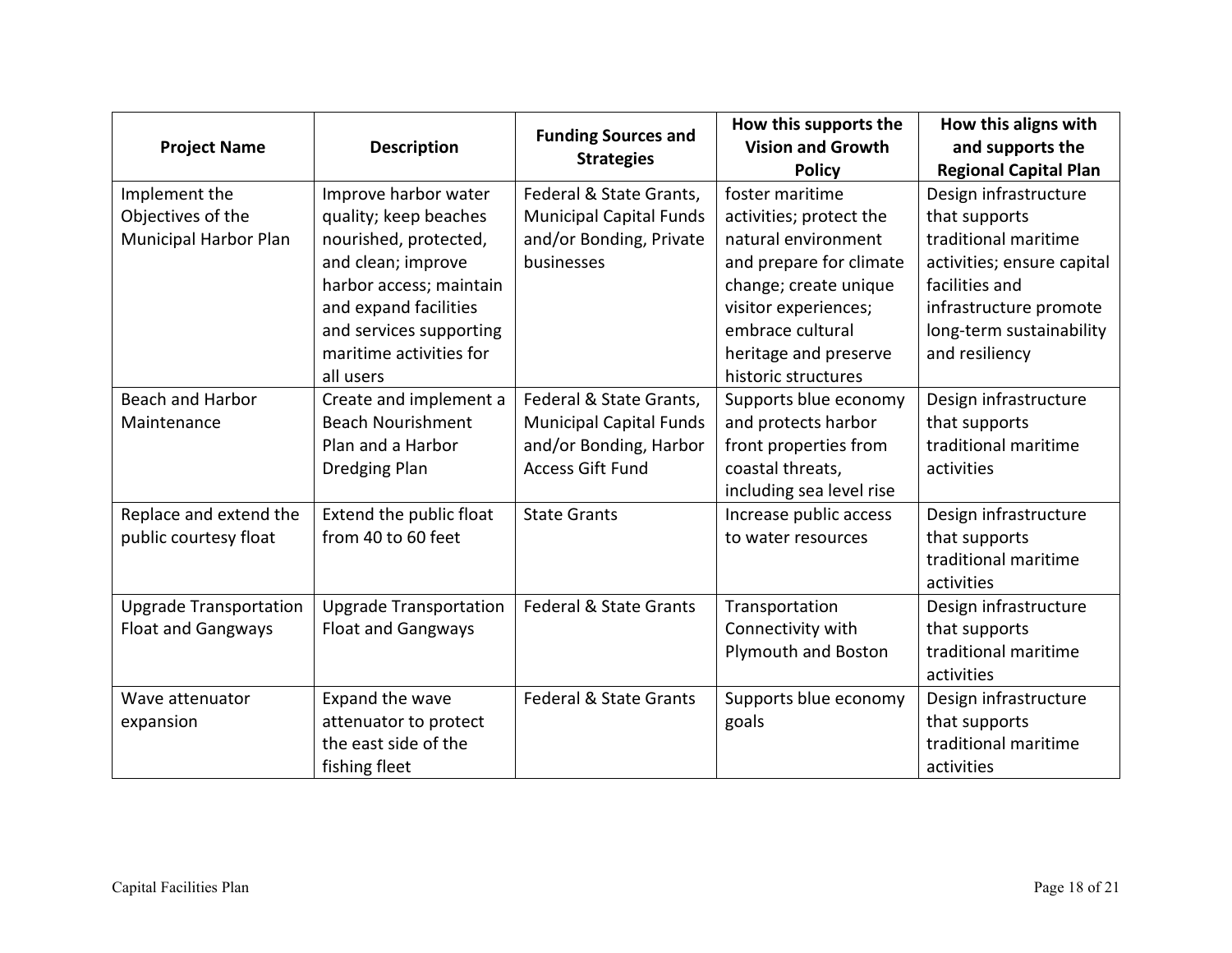| <b>Project Name</b>                                                                      | <b>Description</b>                                                                                                                                 | <b>Funding Sources and</b><br><b>Strategies</b>                                                                | How this supports the<br><b>Vision and Growth</b><br><b>Policy</b>                                                                                                                           | How this aligns with<br>and supports the<br><b>Regional Capital Plan</b>                                                                                                                           |
|------------------------------------------------------------------------------------------|----------------------------------------------------------------------------------------------------------------------------------------------------|----------------------------------------------------------------------------------------------------------------|----------------------------------------------------------------------------------------------------------------------------------------------------------------------------------------------|----------------------------------------------------------------------------------------------------------------------------------------------------------------------------------------------------|
| <b>Expanding Drinking</b><br>Water Sources and<br><b>Distribution System</b><br>Capacity | Developing plans for<br>emergency water<br>shortages and low-cost<br>desalinization                                                                | Regional planning from<br>state and federal funds                                                              | Supports the Town's<br>ability to grow housing<br>and tourism business<br>sector                                                                                                             | Ensure capital facilities<br>and infrastructure<br>promote long-term<br>sustainability and<br>resiliency                                                                                           |
| Implement the<br>Objectives of the Open<br>Space and Recreation<br>Plan                  | Maintain, enhance, and<br>expand recreational<br>opportunities for the<br>community and visitors<br>to enjoy the parks,<br>fields, and open spaces | Federal & State Grants,<br><b>Municipal Capital Funds</b><br>and/or Bonding, Harbor<br><b>Access Gift Fund</b> | protect the natural<br>environment and<br>prepare for climate<br>change; provide quality<br>public services; create<br>unique visitor<br>experiences                                         | Improve the quality or<br>availability of service;<br>development of capital<br>facilities and<br>infrastructure necessary<br>to meet the region's<br>needs while protecting<br>regional resources |
| <b>Cellular Service</b>                                                                  | Provide consistent year-<br>round cellular service<br>throughout Town,<br>including the National<br>Seashore                                       | Federal & State Grants                                                                                         | To have a viable year-<br>round economy, cellular<br>service is critical to<br>public safety issues,<br>including shark attacks<br>and high calling capacity<br>during peak summer<br>season | Supports the utilities<br>goals of the regional<br>policy plan                                                                                                                                     |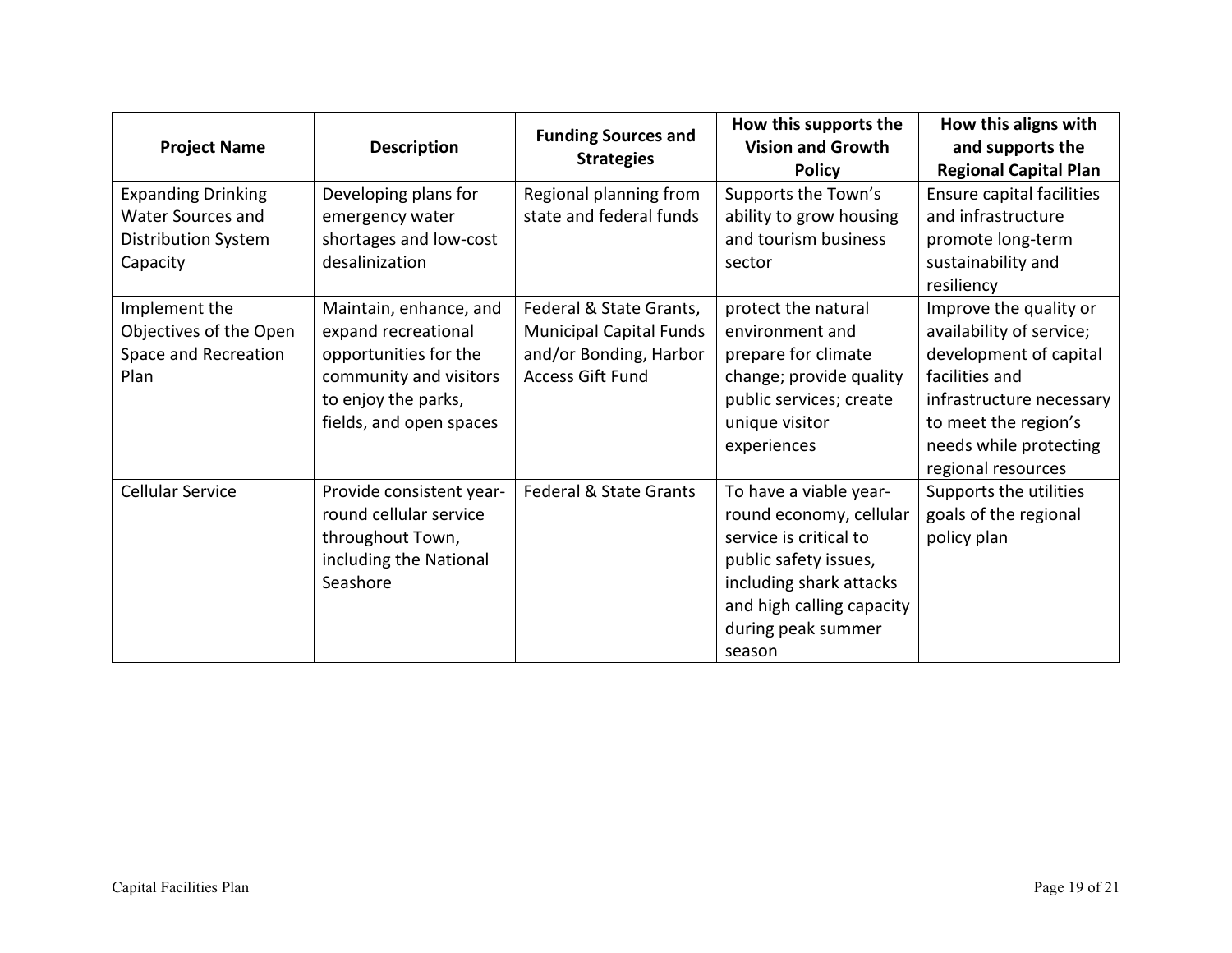| <b>Project Name</b>            | <b>Description</b>                                                                                                                                                                                      | <b>Funding Sources and</b><br><b>Strategies</b>                             | How this supports the<br><b>Vision and Growth</b><br><b>Policy</b>                                                                                                                                     | How this aligns with<br>and supports the<br><b>Regional Capital Plan</b>                                                                                                                                                                                                                           |
|--------------------------------|---------------------------------------------------------------------------------------------------------------------------------------------------------------------------------------------------------|-----------------------------------------------------------------------------|--------------------------------------------------------------------------------------------------------------------------------------------------------------------------------------------------------|----------------------------------------------------------------------------------------------------------------------------------------------------------------------------------------------------------------------------------------------------------------------------------------------------|
| Energy Independence            | Creating a micro-grid to<br>reduce the Town's<br>carbon footprint and<br>support renewable<br>energy for the<br>community                                                                               | Federal & State Grants,<br><b>Municipal Capital Funds</b><br>and/or Bonding | Portions of this have<br>been started with the<br>Town's solar array and<br>battery storage facility.<br>These, combined with<br>other initiatives, will<br>increase energy<br>independence            | Supports carbon<br>reduction/carbon<br>neutral goals of the<br>Commonwealth;<br><b>Supports Climate Action</b><br>Plan of the Cape Cod<br>Commission                                                                                                                                               |
| Free/Low-Cost Wi-Fi            | Access to the internet<br>for those who cannot<br>afford it, without<br>slowing down the<br>capacity of paying<br>internet customers                                                                    | Open Cape, Federal &<br><b>State Grants</b>                                 | Provides services for<br>year-round employees<br>and underserved<br>populations                                                                                                                        | Supports the regional<br>community<br>development goals                                                                                                                                                                                                                                            |
| <b>Grace Hall Parking Deck</b> | Site feasibility, planning,<br>design, permitting, and<br>construction for<br>adding/replacing<br>parking spaces<br>anticipated to be lost by<br>creating new green<br>space at the MPL<br>Parking Area | TIP funding, regional,<br>state, and federal<br>resources, bonding          | Provides additional<br>parking spaces outside<br>of the flood zone and<br>within walking distance<br>to the Town Center<br><b>Commercial District</b><br>within the existing<br>parking area footprint | Locate Infrastructure<br>Outside of Flood-Prone<br>or High-Hazard Areas;<br>Improve the quality or<br>availability of service;<br>Use existing utility<br>easements and/or<br>rights of way;<br>Encourage growth of<br>industries appropriate<br>to the diversification of<br>the regional economy |